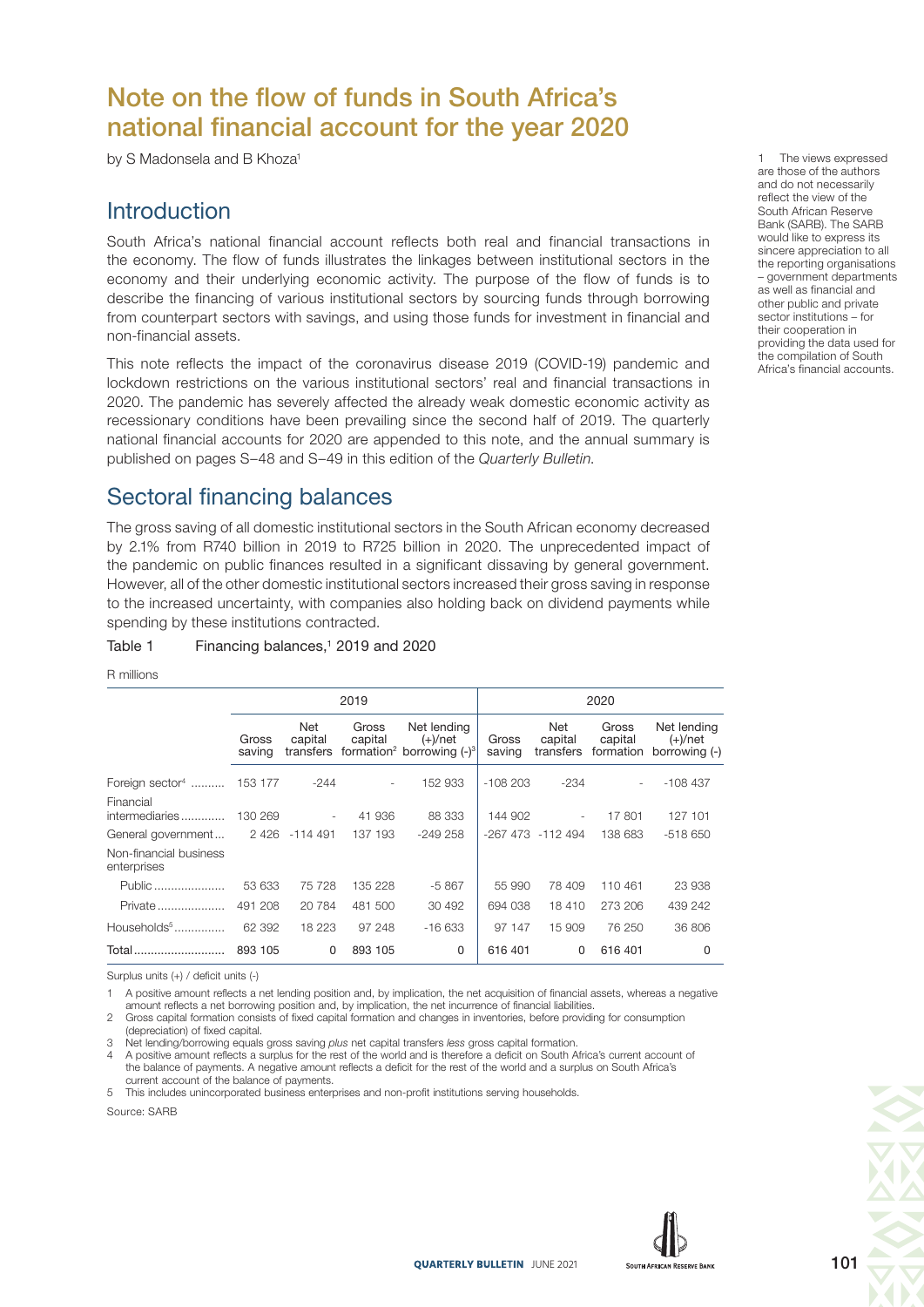The challenging economic conditions and heightened uncertainty also discouraged gross capital formation in South Africa, with overall spending falling by 31.0% from R893 billion in 2019 to R616 billion in 2020. Many private non-financial corporate business enterprises put investment plans on hold, with capital spending declining by a marked 43.3%, whereas the contraction of 18.3% in public non-financial business enterprises' capital spending could largely be attributed to COVID-19-related restrictions in the construction sector and project delays. The net inflow from the foreign sector to South Africa of R153 billion in 2019 switched to a net outflow of R108 billion along with a net disposal of South African assets in 2020.

The inter-sectoral flow of funds among the main sectors of the economy in 2020 is shown in Figure 1. The foreign sector's net borrowing position of R108 billion mirrored a domestic surplus. Financial intermediaries channelled funds to the foreign sector as South Africa's acquisition of foreign assets increased. The general government sector's net borrowing position more than doubled from R249 billion in 2019 to R519 billion in 2020, which necessitated the sourcing of domestic funds from financial intermediaries, supplemented by funding from offshore sources. The foreign sector channelled R181 billion to non-financial business enterprises and, in turn, this sector invested most of these funds in deposits with banks. Households sourced R239 billion from non-financial business enterprises, while financial intermediaries received R306 billion from households.

#### Figure 1 Net inter-sectoral flow of funds, 2020\*

R billions



\* The numbers may not balance perfectly due to rounding off. The red numbers inside the boxes represent the net lending (+) or borrowing (-) positions of the sectors, and the blue numbers outside the boxes illustrate inter-sectoral flow of funds and the direction of flows. To calculate the net lending or net borrowing position of each sector, inflows are treated as negatives and outflows as positives.

Source: SARB

2 Total flows reflect the net acquisition of financial assets plus gross capital formation plus capital transfers.

The contribution to total intermediated flows<sup>2</sup> of the different asset classes for all institutional sectors is shown in Figure 2. Lockdown restrictions and other efforts to respond to the COVID-19 pandemic resulted in cash and deposits as well as credit extension to increase from 10.3% and 12.2% of total flows respectively in 2019 to 18.6% and 20.9% respectively in 2020. Due to the attractive yields offered by fixed-interest securities, their contribution to total flows increased from 21.9% in 2019 to 24.4% in 2020. The share sell-off that started in 2019 continued, and increased from 1.2% of total flows in 2019 to 5.4% in 2020. The contribution of interest in retirement and life funds decreased from 13.4% in 2019 to 5.5% in 2020, mainly as a result of retrenchments, payouts from the Unemployment Insurance Fund (UIF), and the temporary suspension of contributions to pension funds. The main contributor to total flows in 2020 was gross capital formation, at 26.9%.

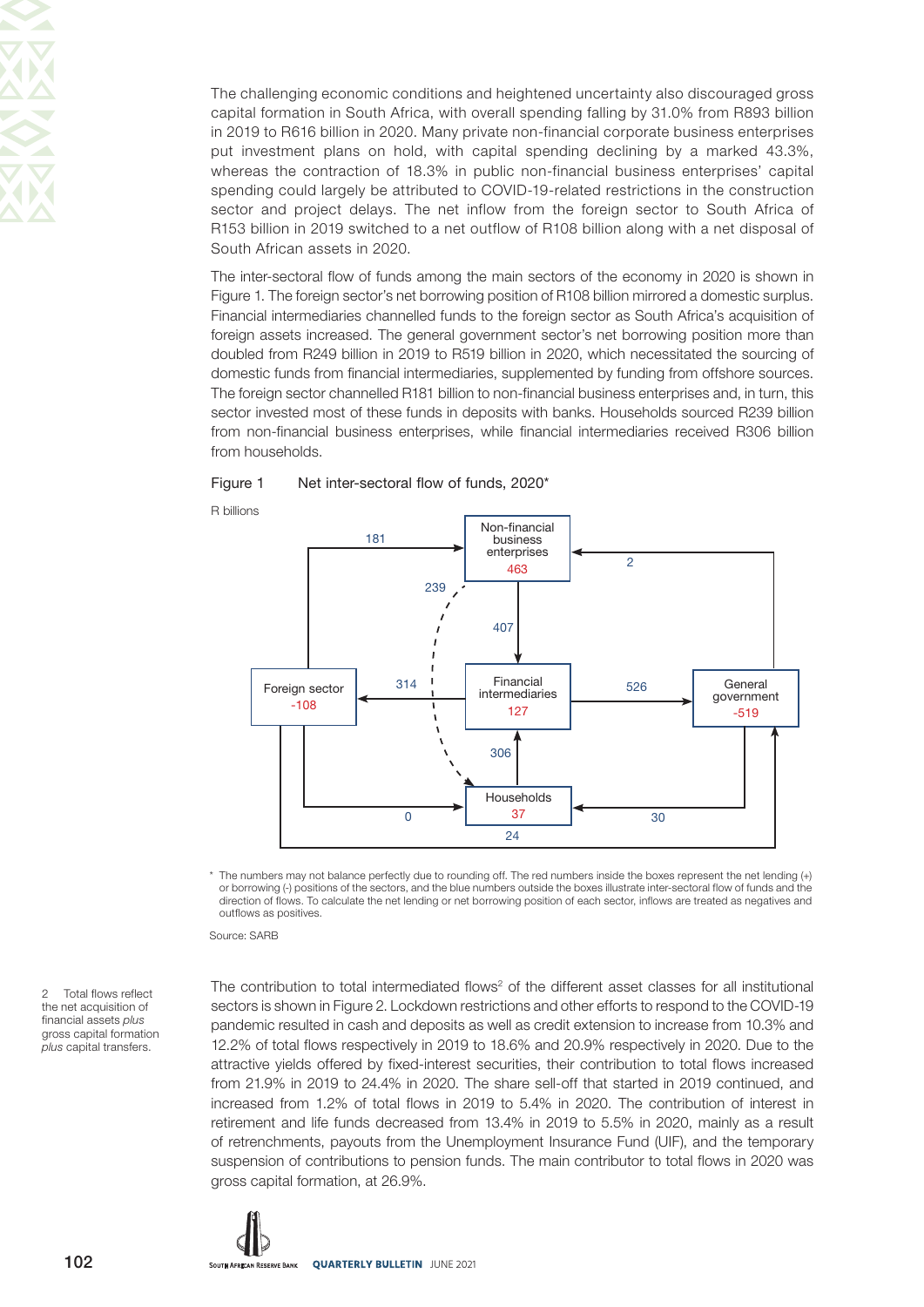

# Sectoral analysis

Institutional sectors with surplus funds seek appropriate investments, while those with deficit positions require suitable funding. This section shows the choice of financial instruments used during intermediation in 2020, as guided by, among other factors, market participants' inherent risk-return assessments, funding costs, general economic conditions as well as the available financing and investment choices.

## Foreign sector

Non-resident capital flows switched from a net flow of R153 billion into the South African economy in 2019 to a net outflow of R108 billion in 2020. This reflected a sizeable trade surplus as the global economy started recovering from the pandemic together with non-resident net sales of South African financial instruments. Global investors' preference for safe-haven assets during 2020 resulted in the disposal of South African financial assets, mainly financial derivatives.<sup>3</sup>

3 Financial derivatives data have been published explicitly for the flow of funds since 2011.



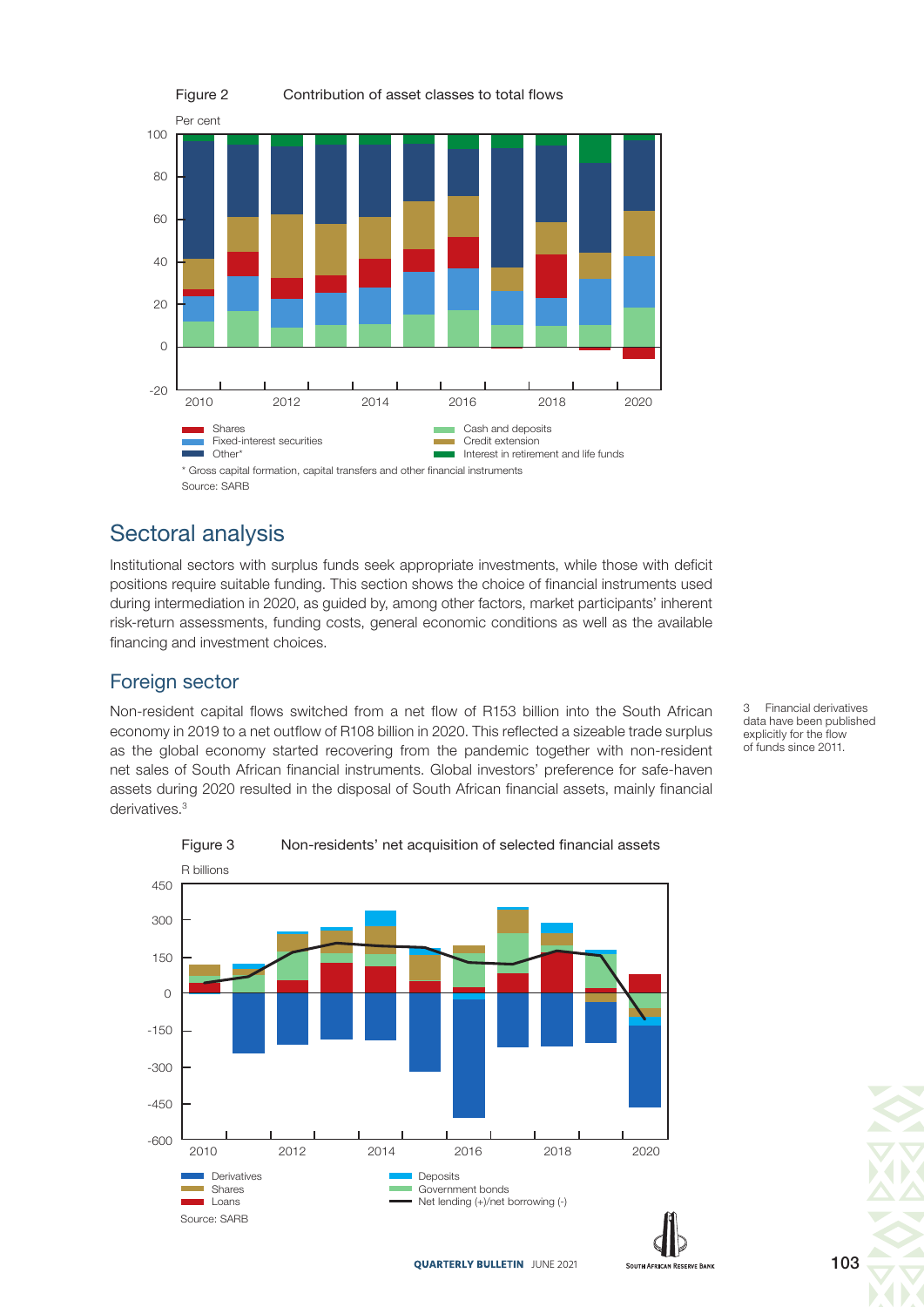

4 Financial intermediaries comprise the monetary authority, banks and non-bank financial institutions (excluding the Public Investment Corporation (PIC)).

5 Data for unit trusts were revised from the second quarter of 2020 due to the implementation of the new unit trust form.

Non-residents disposed of domestic government bonds to the net value of R60.8 billion in 2020 compared with net purchases of R137 billion in 2019. Non-residents continued to be net sellers of shares of R35.7 billion in 2020, which was slightly less than net sales of R36.9 billion in 2019. In addition, an outflow of R36.1 billion in deposits from the domestic banking sector and repayments of R4.9 billion in trade credit and short-term loans were recorded in 2020. However, international institutions extended long-term loans of R83.1 billion, mainly to the general government sector.

## Financial intermediaries<sup>4</sup>

The South African economy contracted sharply in 2020, primarily due to the COVID-19 pandemic and lockdown measures. The total funds intermediated between surplus and deficit units through financial intermediaries declined from R979 billion in 2019 to R862 billion in 2020. The net incurrence of financial liabilities showed a preference for liquidity in the form of cash and deposits, which increased by R427 billion in 2020 amid the heightened uncertainty, which was much more than the increase of R295 billion in 2019. The monetary authority introduced policy and operational measures which supported asset prices and liquidity. Funds placed with other financial institutions increased by a significant R157 billion in 2020 and went mainly to unit trusts5 (known as 'collective investment schemes'), despite investors' repositioning towards cash. In addition, interest in retirement and life funds amounted to R107 billion in 2020, lower than the R177 billion in 2019. Subdued economic activity and continued retrenchments likely contributed to withdrawals and the suspension of contributions in 2020.

The considerable net acquisition of fixed-interest securities by these intermediaries of R647 billion in 2020 enabled general government to meet its financing requirements. Credit extension was more subdued at R273 billion in 2020 compared with R316 billion in 2019, mainly due to weak consumer and business confidence, despite low interest rates, and rising job losses amid the recessionary conditions. Net purchases of shares by these intermediaries of R26.5 billion in 2019 changed to net sales of R142 billion in 2020.



## Figure 4 Intermediation through selected financial assets

## General government

The pandemic-induced economic weakness had a significant impact on public finances, resulting in an extraordinary increase in dissaving by general government in 2020. The pandemic exacerbated the pre-existing weaknesses in general government finances, despite revenue

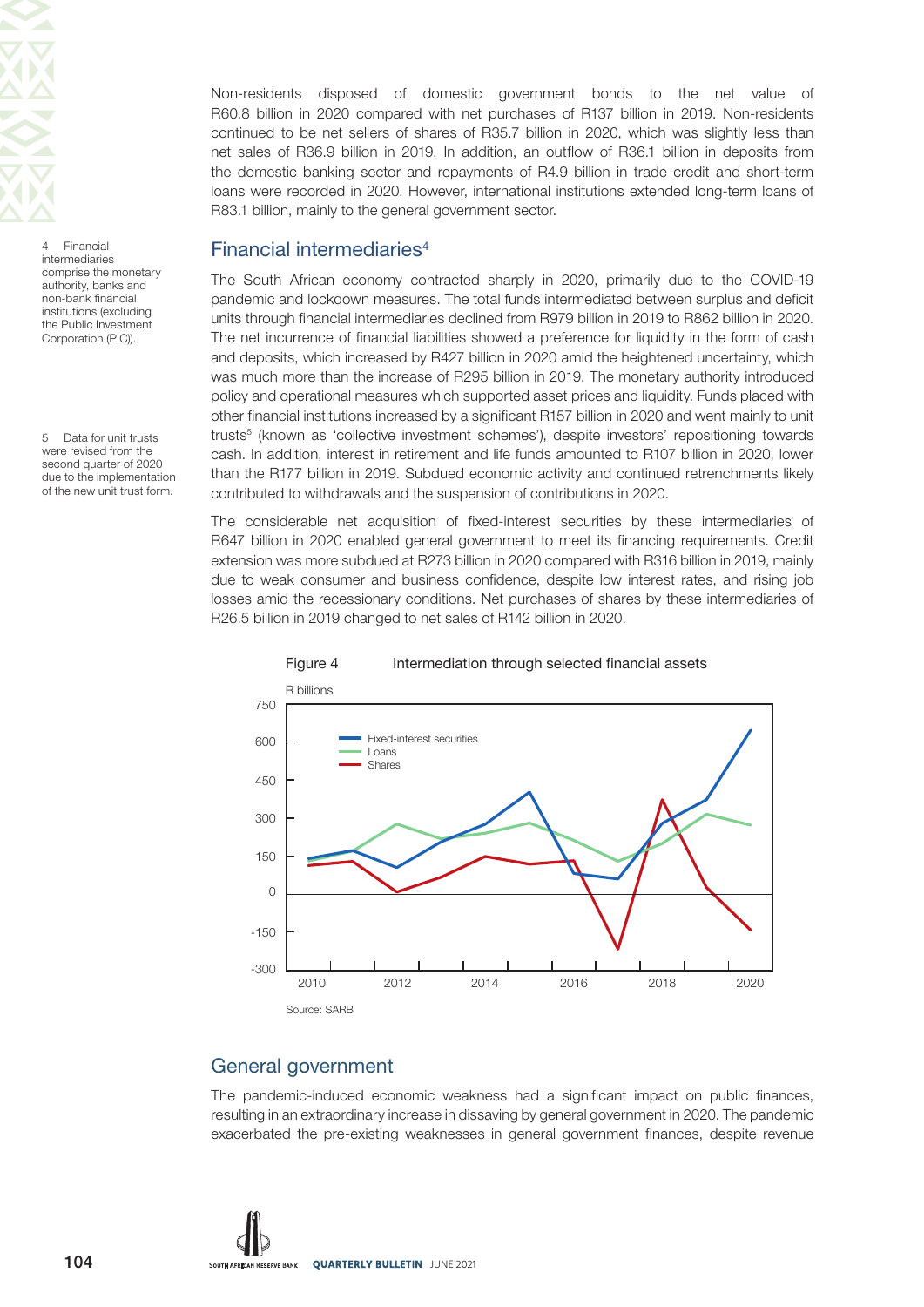collection outperforming the expected shortfall that was estimated in the Medium Term Budget Policy Statement (MTBPS) in October 2020 as spending requirements continued to increase. General government's borrowing requirement more than doubled to R519 billion in 2020, or 10.4% of gross domestic product (GDP), compared with 4.9% of GDP in 2019.

The deteriorated fiscal metrics, alongside the absence of structural reforms and the economy's weak growth prospects, contributed to further sovereign credit rating downgrades in 2020. The shortfall was financed through the record-high net issuance of government bonds of R499 billion and Treasury bills of R71.9 billion in 2020. General government's loan activities switched from repayments of R48.8 billion in 2019 to new loans acquired of R85.6 billion in 2020, mainly from the foreign sector. In addition, government's deposit holdings with the monetary sector increased by R128 billion in 2020 compared with only R22.6 billion in 2019.





## Non-financial public and private corporate business enterprises

The COVID-19-related lockdown restrictions in numerous industrial sectors, persistent electricity-supply interruptions and low business confidence weakened the non-financial corporate business enterprises' earnings in 2020 and caused this institutional sector to either delay or cancel investments. Gross capital formation by both public and private non-financial enterprises decreased by 37.8% from R617 billion in 2019 to R384 billion in 2020, compared with a small increase of 1.5% in 2019.

Public and private non-financial enterprises' gross saving increased by 4.4% and 41.3% respectively, which resulted in an all-time high net lending position of R463 billion in 2020. These funds were channelled to various financial assets, including deposits of R168 billion, funds placed with other financial institutions of R26.0 billion, and an increase in exposure to financial derivatives of R59.5 billion. Non-financial corporate business enterprises' demand for credit increased at the onset of the pandemic as many companies sought funds during the initial hard lockdown period. However, the prolonged nature of the pandemic has weakened the ability to source credit, resulting in loans received of only R14.1 billion for the whole of 2020 compared with R140 billion in 2019. Net redemptions of debt securities by public enterprises amounted to R1.3 billion in 2020, compared with net issuance of R12.4 billion in 2019.



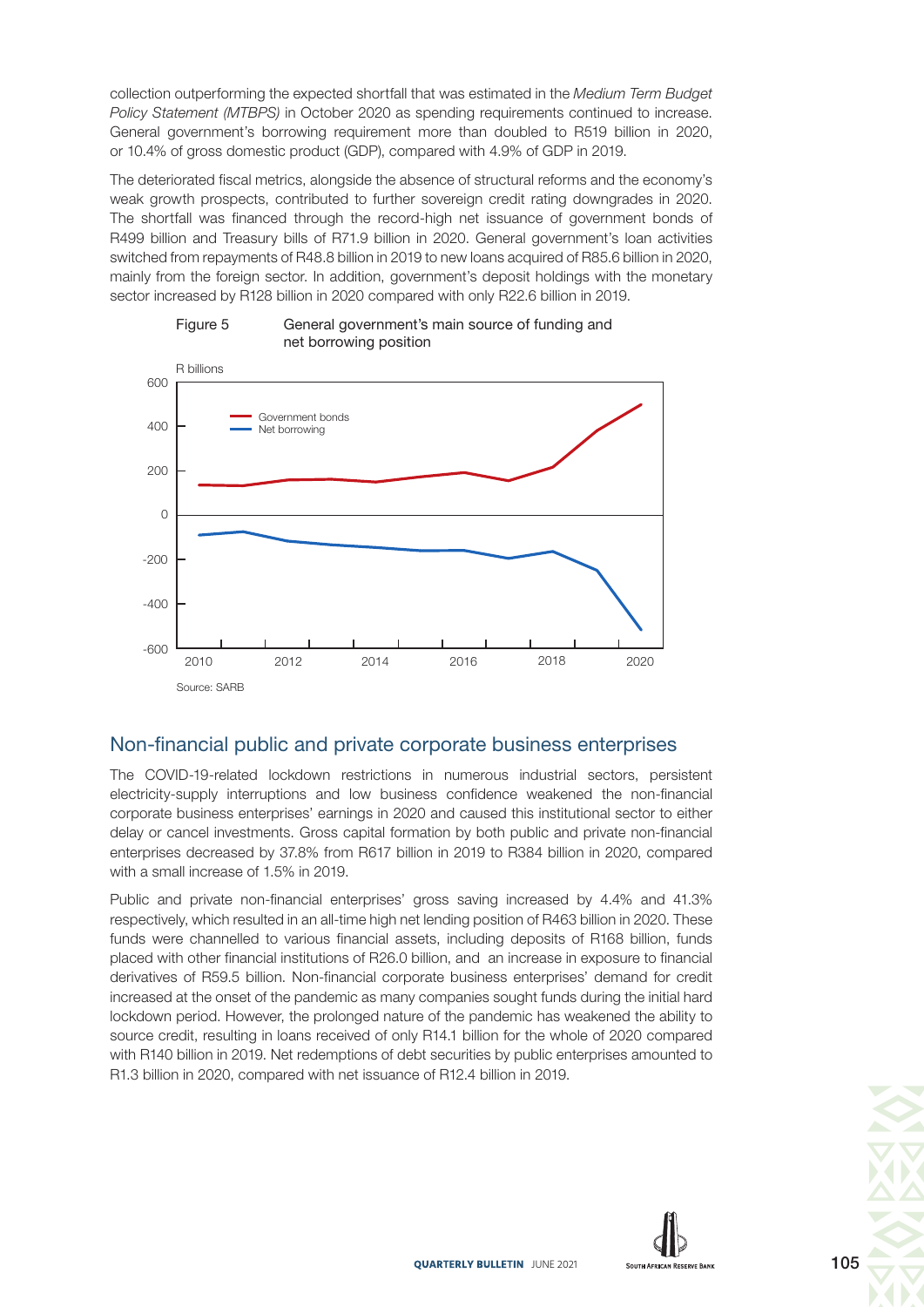

## **Households**

The household sector's gross saving increased in 2020 while its spending decreased amid COVID-19 lockdown uncertainty and the restriction of travel and other activities. Interest rate reductions, government's fiscal support and debt repayment holidays offered by banks supported households during this period. Households' net lending of R36.8 billion in 2020 formed part of this sector's deposits with banks of R144 billion and investments with other financial institutions of R53.3 billion. Households' contribution to interest in retirement and life funds was lower at R87.8 billion in 2020, following pension and policy withdrawals in response to job losses and reduced income.



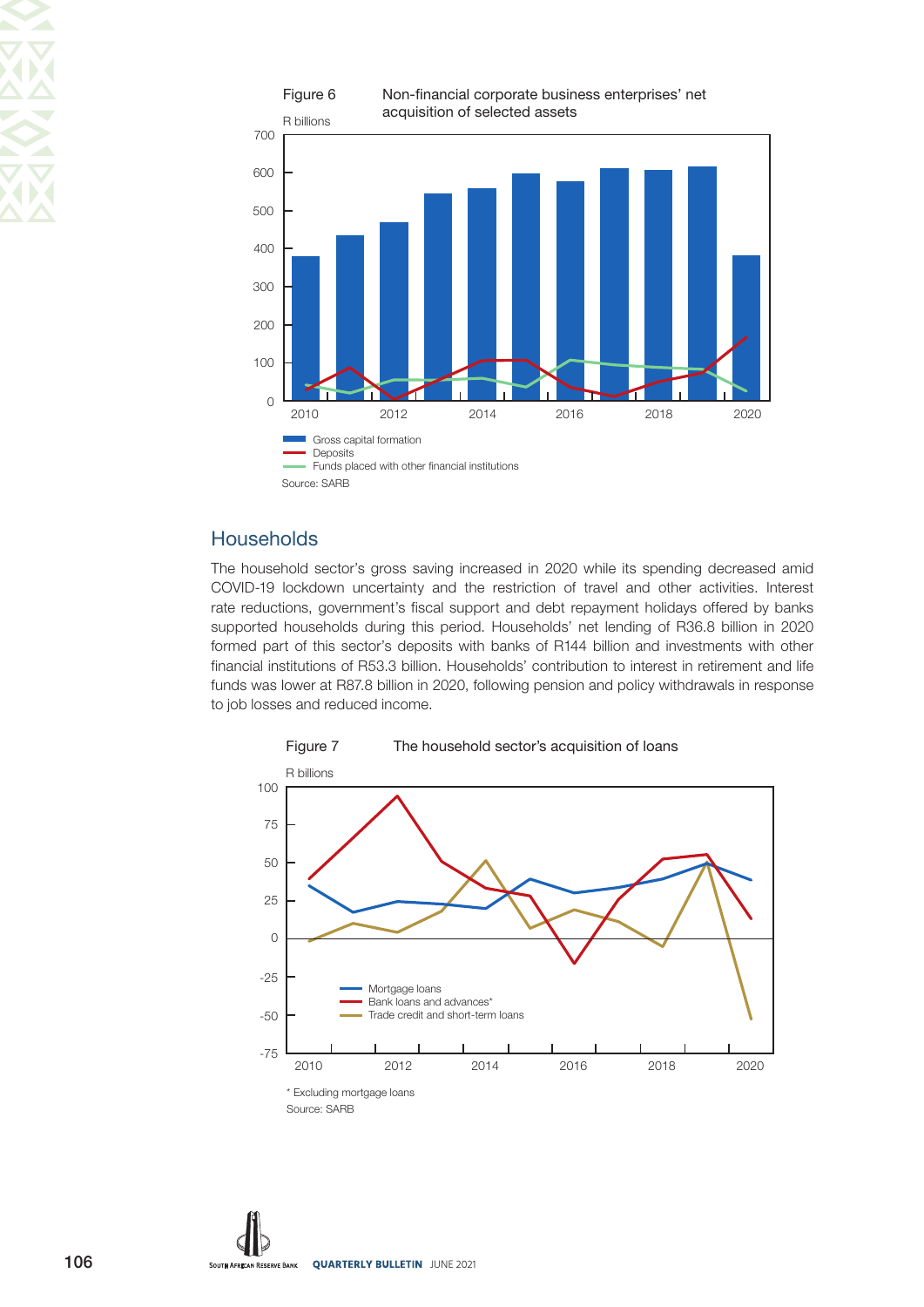The decline in the household sector's net incurrence of financial liabilities in 2020 reflected loan repayments of R1.0 billion compared with loans received of R163 billion in 2019. This was mainly driven by reduced demand for trade credit and short-term loans, which declined by R52.9 billion, as well as for loans and advances, which decreased from R55.5 billion in 2019 to R13.2 billion in 2020. By contrast, mortgage loans extended to households declined only marginally in 2020 and continued to be the largest component of credit extended to households.

# **Summary**

Similarly to other emerging markets, South Africa experienced capital outflows in 2020 as foreign investors shifted their investments to safe-haven assets. The flow of funds in 2020, as depicted in the national financial account framework, reflected weak economic activity and the impact of the COVID-19 pandemic on financial intermediation. The main highlights were:

- The South African economy recorded a current account surplus, and the foreign sector borrowed on a net annual basis for the first time since 2002.
- Non-residents' capital inflows to South Africa occurred mainly through long-term loans to the general government sector for pandemic-related expenditure.
- Domestic financial intermediaries increasingly invested in fixed-interest securities, which assisted in funding general government.
- The general government sector's net borrowing requirement increased to a historic high amid the COVID-19 pandemic.
- Gross capital formation by both public and private non-financial corporate business enterprises almost halved from 2019 to 2020.
- The non-financial corporate business enterprises recorded an all-time high net lending position as gross saving increased during the lockdown.
- The household sector's low demand for credit mainly reflected economic uncertainty.
- Mortgage loans accounted for most of the household sector's credit demand.

## **References**

Monyela, C. 2016. 'Note on flow of funds in South Africa's national financial account for the year 2016'. Quarterly Bulletin No. 284, June. Pretoria: South African Reserve Bank, pp 85–90.

National Treasury. 2021. Budget Review 2021, February. Pretoria: National Treasury.

South African Reserve Bank. 2021. Financial Stability Review, First edition 2021, May. Pretoria: South African Reserve Bank.

South African Reserve Bank. Quarterly Bulletin, various issues. Pretoria: South African Reserve Bank.



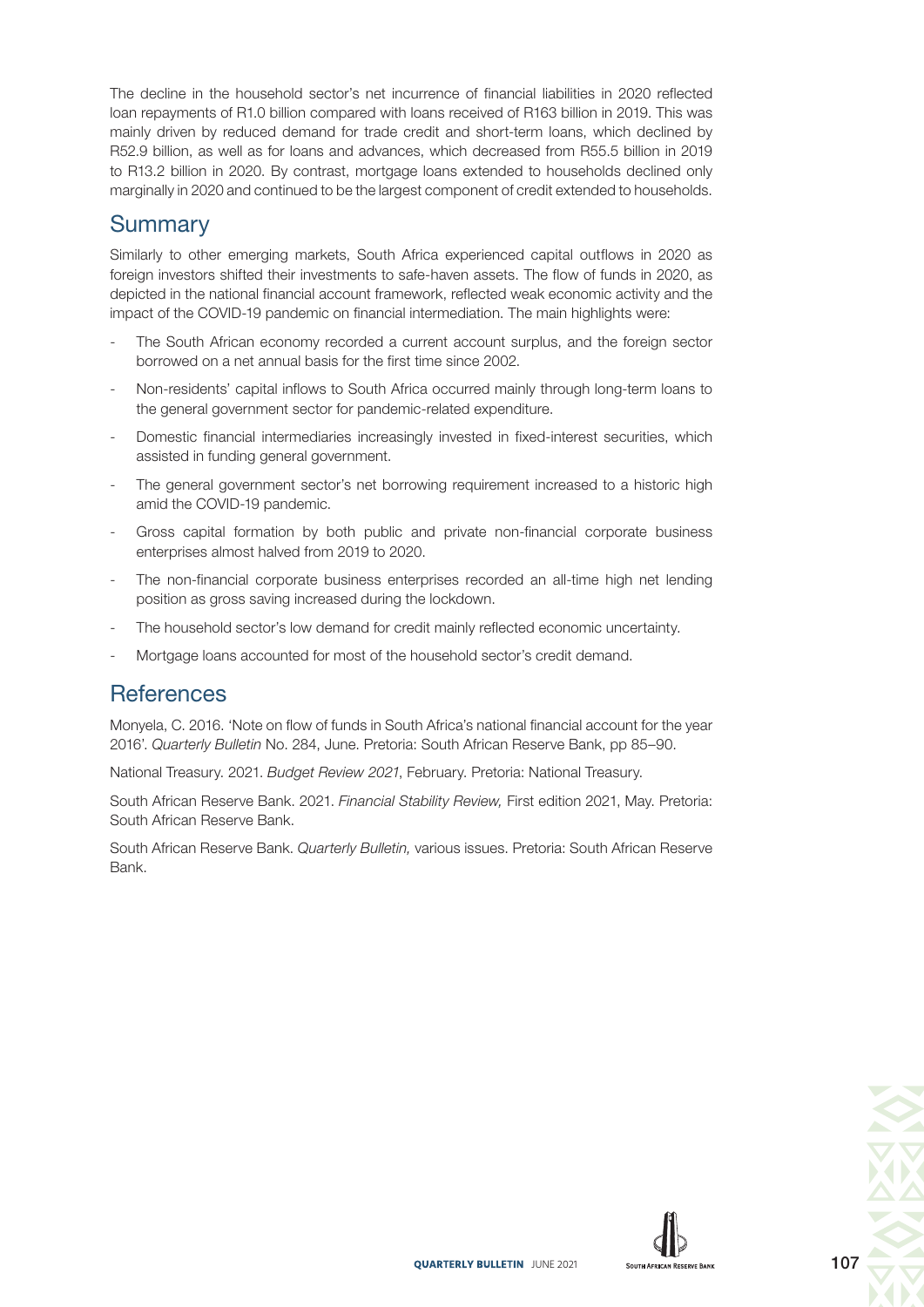### National financial account Flow of funds for the first quarter  $2020<sup>1</sup>$

**R** millions

 $\overline{\mathcal{L}}$ 

 $\overline{\bm{\nabla}}$ 

| Sectors<br>Public<br>Other<br>Insurers and<br>Foreign<br>Monetary<br>Other monetary<br>Investment<br>financial<br>retirement<br>sector<br>authority<br>institutions <sup>2</sup><br>Corporation <sup>3</sup><br>funds<br>institutions<br>Transaction items<br>U<br>U<br>U<br>S<br>S<br>S<br>S<br>U<br>S<br>U<br>S<br>8741<br>3 2 6 5<br>6 0 5 4<br>130<br>7837<br>6 2 3 5<br>152<br>4 6 3 8<br>9<br>195<br>2.<br>1 1 9 8<br>100<br>3.<br>36<br>Gross capital formation <sup>4</sup><br>4 2 5 6<br>$\overline{2}$<br>55<br>161<br>4.<br>8677<br>3 3 6 2<br>6436<br>137<br>7871<br>6707<br>Net lending (+)/net borrowing (-) (S)<br>5.<br>8677<br>3 3 6 2<br>6436<br>7871<br>Net financial investment $(+)$ or $(-)$ $($ U $)$<br>137<br>6.<br>7. Net incurrence of financial liabilities<br>419 453<br>23 289<br>106 296<br>52 176<br>188 499<br>101 492<br>Net acquisition of financial assets<br>8.<br>60 853<br>191 861<br>425 889<br>23 4 26<br>114 167<br>$-42160$<br>9. Gold and other foreign reserves<br>$-42160$<br>$-607$<br>8869<br>27 695<br>$-9767$<br>25 793<br>323<br>10. Cash and demand monetary deposits <sup>5</sup><br>55 061<br>14 645<br>$-2984$<br>26 993<br>$-6500$<br>134 089<br>4 9 0 4<br>11. Short/Medium-term monetary deposits <sup>5</sup><br>9 3 3 6<br>7 000<br>$-1498$<br>12. Long-term monetary deposits <sup>5</sup><br>18 499<br>1 3 6 5<br>352<br>3 3 8 0<br>440<br>$-365$<br>29 4 28<br>13. Funds placed with other financial institutions.<br>4 0 2 0<br>71 070<br>62 939<br>23 289<br>28 294<br>14. Funds placed with other institutions<br>$-3193$<br>$-20894$<br>-88<br>$-189$<br>$-41$<br>132 576<br>$-4338$<br>1 0 7 3<br>126 967<br>6 5 4 5<br>350<br>46<br>58 037<br>363<br>83747<br>84 449<br>115 436<br>25<br>$-16368$<br>17. Bank loans and advances<br>47 491<br>8 6 22<br>$-3076$<br>82 644<br>40 0 25<br>2 5 3 6<br>870<br>18. Trade credit and short-term loans<br>27 255<br>5 3 3 6<br>3 3 5 2<br>27 765<br>2 2 9 8<br>45 103<br>19. Short-term government bonds<br>$-63006$<br>$-3816$<br>$-8497$<br>15826<br>20. Long-term government bonds<br>1837<br>$-10647$<br>21. Non-marketable debt of central government <sup>7</sup><br>29<br>-5<br>$-3817$<br>22. Securities of local governments<br>2 0 8 7<br>2122<br>1917<br>$-7766$<br>23. Securities of public enterprises<br>$-2481$<br>$-2925$<br>$-6603$<br>$-2566$<br>35 040<br>$-2202$<br>$-23156$<br>3 4 1 7<br>24. Other loan stock and preference shares<br>$-6176$<br>$-1119$<br>$-56$ 185<br>4 0 2 6<br>$-1.343$<br>$-2563$<br>13 308<br>654<br>67149<br>26. Foreign branch/head office balances<br>10 377<br>9908<br>156 256<br>1 140<br>$-165$<br>32<br>915<br>6843<br>1<br>1 3 2 1<br>32 037<br>$-25$<br>663<br>29. Interest in retirement and life funds <sup>8</sup><br>11 070<br>$-292$<br>47 453<br>$-73697$<br>$-68976$<br>133 516<br>58 449<br>$-2$<br>13 866<br>8539<br>958<br>$-40054$<br>14 232<br>$-4512$<br>$-503$<br>18 639<br>-25 877<br>37 200<br>31. Amounts receivable/payable<br>-572<br>-3<br>$-59289$<br>$-3865$<br>$-76889$<br>39 765<br>104 228<br>36 204<br>24 158<br>8 3 3 2<br>36 671 |  | Financial intermediaries |  |  |  |        |     |  |  |    |     |     |          |  |
|-----------------------------------------------------------------------------------------------------------------------------------------------------------------------------------------------------------------------------------------------------------------------------------------------------------------------------------------------------------------------------------------------------------------------------------------------------------------------------------------------------------------------------------------------------------------------------------------------------------------------------------------------------------------------------------------------------------------------------------------------------------------------------------------------------------------------------------------------------------------------------------------------------------------------------------------------------------------------------------------------------------------------------------------------------------------------------------------------------------------------------------------------------------------------------------------------------------------------------------------------------------------------------------------------------------------------------------------------------------------------------------------------------------------------------------------------------------------------------------------------------------------------------------------------------------------------------------------------------------------------------------------------------------------------------------------------------------------------------------------------------------------------------------------------------------------------------------------------------------------------------------------------------------------------------------------------------------------------------------------------------------------------------------------------------------------------------------------------------------------------------------------------------------------------------------------------------------------------------------------------------------------------------------------------------------------------------------------------------------------------------------------------------------------------------------------------------------------------------------------------------------------------------------------------------------------------------------------------------------------------------------------------------------------------------------------------------------------------------------------------------------------------------------------------------------------------------------------------------------------------------------------------------------------------------------------------------------------------------------------------------------------------------------------------------------------------------------------------------------------------------------|--|--------------------------|--|--|--|--------|-----|--|--|----|-----|-----|----------|--|
|                                                                                                                                                                                                                                                                                                                                                                                                                                                                                                                                                                                                                                                                                                                                                                                                                                                                                                                                                                                                                                                                                                                                                                                                                                                                                                                                                                                                                                                                                                                                                                                                                                                                                                                                                                                                                                                                                                                                                                                                                                                                                                                                                                                                                                                                                                                                                                                                                                                                                                                                                                                                                                                                                                                                                                                                                                                                                                                                                                                                                                                                                                                                   |  |                          |  |  |  |        |     |  |  |    |     |     |          |  |
|                                                                                                                                                                                                                                                                                                                                                                                                                                                                                                                                                                                                                                                                                                                                                                                                                                                                                                                                                                                                                                                                                                                                                                                                                                                                                                                                                                                                                                                                                                                                                                                                                                                                                                                                                                                                                                                                                                                                                                                                                                                                                                                                                                                                                                                                                                                                                                                                                                                                                                                                                                                                                                                                                                                                                                                                                                                                                                                                                                                                                                                                                                                                   |  |                          |  |  |  |        |     |  |  |    |     |     | U        |  |
|                                                                                                                                                                                                                                                                                                                                                                                                                                                                                                                                                                                                                                                                                                                                                                                                                                                                                                                                                                                                                                                                                                                                                                                                                                                                                                                                                                                                                                                                                                                                                                                                                                                                                                                                                                                                                                                                                                                                                                                                                                                                                                                                                                                                                                                                                                                                                                                                                                                                                                                                                                                                                                                                                                                                                                                                                                                                                                                                                                                                                                                                                                                                   |  |                          |  |  |  |        |     |  |  |    |     |     |          |  |
|                                                                                                                                                                                                                                                                                                                                                                                                                                                                                                                                                                                                                                                                                                                                                                                                                                                                                                                                                                                                                                                                                                                                                                                                                                                                                                                                                                                                                                                                                                                                                                                                                                                                                                                                                                                                                                                                                                                                                                                                                                                                                                                                                                                                                                                                                                                                                                                                                                                                                                                                                                                                                                                                                                                                                                                                                                                                                                                                                                                                                                                                                                                                   |  |                          |  |  |  |        |     |  |  |    |     |     | 726      |  |
|                                                                                                                                                                                                                                                                                                                                                                                                                                                                                                                                                                                                                                                                                                                                                                                                                                                                                                                                                                                                                                                                                                                                                                                                                                                                                                                                                                                                                                                                                                                                                                                                                                                                                                                                                                                                                                                                                                                                                                                                                                                                                                                                                                                                                                                                                                                                                                                                                                                                                                                                                                                                                                                                                                                                                                                                                                                                                                                                                                                                                                                                                                                                   |  |                          |  |  |  |        |     |  |  |    |     |     | 6707     |  |
|                                                                                                                                                                                                                                                                                                                                                                                                                                                                                                                                                                                                                                                                                                                                                                                                                                                                                                                                                                                                                                                                                                                                                                                                                                                                                                                                                                                                                                                                                                                                                                                                                                                                                                                                                                                                                                                                                                                                                                                                                                                                                                                                                                                                                                                                                                                                                                                                                                                                                                                                                                                                                                                                                                                                                                                                                                                                                                                                                                                                                                                                                                                                   |  |                          |  |  |  |        |     |  |  |    |     |     |          |  |
|                                                                                                                                                                                                                                                                                                                                                                                                                                                                                                                                                                                                                                                                                                                                                                                                                                                                                                                                                                                                                                                                                                                                                                                                                                                                                                                                                                                                                                                                                                                                                                                                                                                                                                                                                                                                                                                                                                                                                                                                                                                                                                                                                                                                                                                                                                                                                                                                                                                                                                                                                                                                                                                                                                                                                                                                                                                                                                                                                                                                                                                                                                                                   |  |                          |  |  |  |        |     |  |  |    |     |     | 108 199  |  |
|                                                                                                                                                                                                                                                                                                                                                                                                                                                                                                                                                                                                                                                                                                                                                                                                                                                                                                                                                                                                                                                                                                                                                                                                                                                                                                                                                                                                                                                                                                                                                                                                                                                                                                                                                                                                                                                                                                                                                                                                                                                                                                                                                                                                                                                                                                                                                                                                                                                                                                                                                                                                                                                                                                                                                                                                                                                                                                                                                                                                                                                                                                                                   |  |                          |  |  |  |        |     |  |  |    |     |     |          |  |
|                                                                                                                                                                                                                                                                                                                                                                                                                                                                                                                                                                                                                                                                                                                                                                                                                                                                                                                                                                                                                                                                                                                                                                                                                                                                                                                                                                                                                                                                                                                                                                                                                                                                                                                                                                                                                                                                                                                                                                                                                                                                                                                                                                                                                                                                                                                                                                                                                                                                                                                                                                                                                                                                                                                                                                                                                                                                                                                                                                                                                                                                                                                                   |  |                          |  |  |  |        |     |  |  |    |     |     | 31 077   |  |
|                                                                                                                                                                                                                                                                                                                                                                                                                                                                                                                                                                                                                                                                                                                                                                                                                                                                                                                                                                                                                                                                                                                                                                                                                                                                                                                                                                                                                                                                                                                                                                                                                                                                                                                                                                                                                                                                                                                                                                                                                                                                                                                                                                                                                                                                                                                                                                                                                                                                                                                                                                                                                                                                                                                                                                                                                                                                                                                                                                                                                                                                                                                                   |  |                          |  |  |  |        |     |  |  |    |     |     | 49 485   |  |
|                                                                                                                                                                                                                                                                                                                                                                                                                                                                                                                                                                                                                                                                                                                                                                                                                                                                                                                                                                                                                                                                                                                                                                                                                                                                                                                                                                                                                                                                                                                                                                                                                                                                                                                                                                                                                                                                                                                                                                                                                                                                                                                                                                                                                                                                                                                                                                                                                                                                                                                                                                                                                                                                                                                                                                                                                                                                                                                                                                                                                                                                                                                                   |  |                          |  |  |  |        |     |  |  |    |     |     | $-5799$  |  |
|                                                                                                                                                                                                                                                                                                                                                                                                                                                                                                                                                                                                                                                                                                                                                                                                                                                                                                                                                                                                                                                                                                                                                                                                                                                                                                                                                                                                                                                                                                                                                                                                                                                                                                                                                                                                                                                                                                                                                                                                                                                                                                                                                                                                                                                                                                                                                                                                                                                                                                                                                                                                                                                                                                                                                                                                                                                                                                                                                                                                                                                                                                                                   |  |                          |  |  |  |        |     |  |  |    |     |     | 3576     |  |
|                                                                                                                                                                                                                                                                                                                                                                                                                                                                                                                                                                                                                                                                                                                                                                                                                                                                                                                                                                                                                                                                                                                                                                                                                                                                                                                                                                                                                                                                                                                                                                                                                                                                                                                                                                                                                                                                                                                                                                                                                                                                                                                                                                                                                                                                                                                                                                                                                                                                                                                                                                                                                                                                                                                                                                                                                                                                                                                                                                                                                                                                                                                                   |  |                          |  |  |  |        |     |  |  |    |     |     | $-1129$  |  |
|                                                                                                                                                                                                                                                                                                                                                                                                                                                                                                                                                                                                                                                                                                                                                                                                                                                                                                                                                                                                                                                                                                                                                                                                                                                                                                                                                                                                                                                                                                                                                                                                                                                                                                                                                                                                                                                                                                                                                                                                                                                                                                                                                                                                                                                                                                                                                                                                                                                                                                                                                                                                                                                                                                                                                                                                                                                                                                                                                                                                                                                                                                                                   |  |                          |  |  |  |        |     |  |  |    |     |     | $-163$   |  |
|                                                                                                                                                                                                                                                                                                                                                                                                                                                                                                                                                                                                                                                                                                                                                                                                                                                                                                                                                                                                                                                                                                                                                                                                                                                                                                                                                                                                                                                                                                                                                                                                                                                                                                                                                                                                                                                                                                                                                                                                                                                                                                                                                                                                                                                                                                                                                                                                                                                                                                                                                                                                                                                                                                                                                                                                                                                                                                                                                                                                                                                                                                                                   |  |                          |  |  |  |        |     |  |  |    |     |     | $-28671$ |  |
|                                                                                                                                                                                                                                                                                                                                                                                                                                                                                                                                                                                                                                                                                                                                                                                                                                                                                                                                                                                                                                                                                                                                                                                                                                                                                                                                                                                                                                                                                                                                                                                                                                                                                                                                                                                                                                                                                                                                                                                                                                                                                                                                                                                                                                                                                                                                                                                                                                                                                                                                                                                                                                                                                                                                                                                                                                                                                                                                                                                                                                                                                                                                   |  |                          |  |  |  |        |     |  |  |    |     |     |          |  |
|                                                                                                                                                                                                                                                                                                                                                                                                                                                                                                                                                                                                                                                                                                                                                                                                                                                                                                                                                                                                                                                                                                                                                                                                                                                                                                                                                                                                                                                                                                                                                                                                                                                                                                                                                                                                                                                                                                                                                                                                                                                                                                                                                                                                                                                                                                                                                                                                                                                                                                                                                                                                                                                                                                                                                                                                                                                                                                                                                                                                                                                                                                                                   |  |                          |  |  |  |        |     |  |  |    |     |     | 11 069   |  |
|                                                                                                                                                                                                                                                                                                                                                                                                                                                                                                                                                                                                                                                                                                                                                                                                                                                                                                                                                                                                                                                                                                                                                                                                                                                                                                                                                                                                                                                                                                                                                                                                                                                                                                                                                                                                                                                                                                                                                                                                                                                                                                                                                                                                                                                                                                                                                                                                                                                                                                                                                                                                                                                                                                                                                                                                                                                                                                                                                                                                                                                                                                                                   |  |                          |  |  |  |        |     |  |  |    |     |     | 25 214   |  |
|                                                                                                                                                                                                                                                                                                                                                                                                                                                                                                                                                                                                                                                                                                                                                                                                                                                                                                                                                                                                                                                                                                                                                                                                                                                                                                                                                                                                                                                                                                                                                                                                                                                                                                                                                                                                                                                                                                                                                                                                                                                                                                                                                                                                                                                                                                                                                                                                                                                                                                                                                                                                                                                                                                                                                                                                                                                                                                                                                                                                                                                                                                                                   |  |                          |  |  |  |        |     |  |  |    |     |     | 25 951   |  |
|                                                                                                                                                                                                                                                                                                                                                                                                                                                                                                                                                                                                                                                                                                                                                                                                                                                                                                                                                                                                                                                                                                                                                                                                                                                                                                                                                                                                                                                                                                                                                                                                                                                                                                                                                                                                                                                                                                                                                                                                                                                                                                                                                                                                                                                                                                                                                                                                                                                                                                                                                                                                                                                                                                                                                                                                                                                                                                                                                                                                                                                                                                                                   |  |                          |  |  |  |        |     |  |  |    |     |     |          |  |
|                                                                                                                                                                                                                                                                                                                                                                                                                                                                                                                                                                                                                                                                                                                                                                                                                                                                                                                                                                                                                                                                                                                                                                                                                                                                                                                                                                                                                                                                                                                                                                                                                                                                                                                                                                                                                                                                                                                                                                                                                                                                                                                                                                                                                                                                                                                                                                                                                                                                                                                                                                                                                                                                                                                                                                                                                                                                                                                                                                                                                                                                                                                                   |  |                          |  |  |  |        |     |  |  |    |     |     | -63      |  |
|                                                                                                                                                                                                                                                                                                                                                                                                                                                                                                                                                                                                                                                                                                                                                                                                                                                                                                                                                                                                                                                                                                                                                                                                                                                                                                                                                                                                                                                                                                                                                                                                                                                                                                                                                                                                                                                                                                                                                                                                                                                                                                                                                                                                                                                                                                                                                                                                                                                                                                                                                                                                                                                                                                                                                                                                                                                                                                                                                                                                                                                                                                                                   |  |                          |  |  |  |        |     |  |  |    |     |     | $-1776$  |  |
|                                                                                                                                                                                                                                                                                                                                                                                                                                                                                                                                                                                                                                                                                                                                                                                                                                                                                                                                                                                                                                                                                                                                                                                                                                                                                                                                                                                                                                                                                                                                                                                                                                                                                                                                                                                                                                                                                                                                                                                                                                                                                                                                                                                                                                                                                                                                                                                                                                                                                                                                                                                                                                                                                                                                                                                                                                                                                                                                                                                                                                                                                                                                   |  |                          |  |  |  |        |     |  |  |    |     |     | $-20490$ |  |
|                                                                                                                                                                                                                                                                                                                                                                                                                                                                                                                                                                                                                                                                                                                                                                                                                                                                                                                                                                                                                                                                                                                                                                                                                                                                                                                                                                                                                                                                                                                                                                                                                                                                                                                                                                                                                                                                                                                                                                                                                                                                                                                                                                                                                                                                                                                                                                                                                                                                                                                                                                                                                                                                                                                                                                                                                                                                                                                                                                                                                                                                                                                                   |  |                          |  |  |  |        |     |  |  |    |     |     | 89 841   |  |
|                                                                                                                                                                                                                                                                                                                                                                                                                                                                                                                                                                                                                                                                                                                                                                                                                                                                                                                                                                                                                                                                                                                                                                                                                                                                                                                                                                                                                                                                                                                                                                                                                                                                                                                                                                                                                                                                                                                                                                                                                                                                                                                                                                                                                                                                                                                                                                                                                                                                                                                                                                                                                                                                                                                                                                                                                                                                                                                                                                                                                                                                                                                                   |  |                          |  |  |  |        |     |  |  |    |     |     |          |  |
|                                                                                                                                                                                                                                                                                                                                                                                                                                                                                                                                                                                                                                                                                                                                                                                                                                                                                                                                                                                                                                                                                                                                                                                                                                                                                                                                                                                                                                                                                                                                                                                                                                                                                                                                                                                                                                                                                                                                                                                                                                                                                                                                                                                                                                                                                                                                                                                                                                                                                                                                                                                                                                                                                                                                                                                                                                                                                                                                                                                                                                                                                                                                   |  |                          |  |  |  |        |     |  |  |    |     |     | 3799     |  |
|                                                                                                                                                                                                                                                                                                                                                                                                                                                                                                                                                                                                                                                                                                                                                                                                                                                                                                                                                                                                                                                                                                                                                                                                                                                                                                                                                                                                                                                                                                                                                                                                                                                                                                                                                                                                                                                                                                                                                                                                                                                                                                                                                                                                                                                                                                                                                                                                                                                                                                                                                                                                                                                                                                                                                                                                                                                                                                                                                                                                                                                                                                                                   |  |                          |  |  |  |        |     |  |  |    |     |     | 220      |  |
|                                                                                                                                                                                                                                                                                                                                                                                                                                                                                                                                                                                                                                                                                                                                                                                                                                                                                                                                                                                                                                                                                                                                                                                                                                                                                                                                                                                                                                                                                                                                                                                                                                                                                                                                                                                                                                                                                                                                                                                                                                                                                                                                                                                                                                                                                                                                                                                                                                                                                                                                                                                                                                                                                                                                                                                                                                                                                                                                                                                                                                                                                                                                   |  |                          |  |  |  |        |     |  |  |    |     |     |          |  |
|                                                                                                                                                                                                                                                                                                                                                                                                                                                                                                                                                                                                                                                                                                                                                                                                                                                                                                                                                                                                                                                                                                                                                                                                                                                                                                                                                                                                                                                                                                                                                                                                                                                                                                                                                                                                                                                                                                                                                                                                                                                                                                                                                                                                                                                                                                                                                                                                                                                                                                                                                                                                                                                                                                                                                                                                                                                                                                                                                                                                                                                                                                                                   |  |                          |  |  |  |        |     |  |  |    |     |     | 749      |  |
|                                                                                                                                                                                                                                                                                                                                                                                                                                                                                                                                                                                                                                                                                                                                                                                                                                                                                                                                                                                                                                                                                                                                                                                                                                                                                                                                                                                                                                                                                                                                                                                                                                                                                                                                                                                                                                                                                                                                                                                                                                                                                                                                                                                                                                                                                                                                                                                                                                                                                                                                                                                                                                                                                                                                                                                                                                                                                                                                                                                                                                                                                                                                   |  |                          |  |  |  |        |     |  |  |    |     |     | $-31609$ |  |
|                                                                                                                                                                                                                                                                                                                                                                                                                                                                                                                                                                                                                                                                                                                                                                                                                                                                                                                                                                                                                                                                                                                                                                                                                                                                                                                                                                                                                                                                                                                                                                                                                                                                                                                                                                                                                                                                                                                                                                                                                                                                                                                                                                                                                                                                                                                                                                                                                                                                                                                                                                                                                                                                                                                                                                                                                                                                                                                                                                                                                                                                                                                                   |  |                          |  |  |  |        |     |  |  |    |     |     | -42 812  |  |
|                                                                                                                                                                                                                                                                                                                                                                                                                                                                                                                                                                                                                                                                                                                                                                                                                                                                                                                                                                                                                                                                                                                                                                                                                                                                                                                                                                                                                                                                                                                                                                                                                                                                                                                                                                                                                                                                                                                                                                                                                                                                                                                                                                                                                                                                                                                                                                                                                                                                                                                                                                                                                                                                                                                                                                                                                                                                                                                                                                                                                                                                                                                                   |  |                          |  |  |  | $-297$ | 255 |  |  | 52 | 110 | 223 | $-270$   |  |

S = Sources, i.e. net increase in liabilities at transaction value.

U = Uses, i.e. net increase in assets at transaction value.

KB230

1. A negative amount reflects a decrease in that item. In the case of liabilities (sources) it denotes a reduction in the available sources of funds and in the case of assets (uses) it indicates an additional source of fun

of funds.<br>2. Including mutual banks and the Postbank.<br>3. Before April 2005 the Public Investment Commissioners.<br>4. As taken from the national income (and production) accounts.<br>4. As taken from the national income (and prod

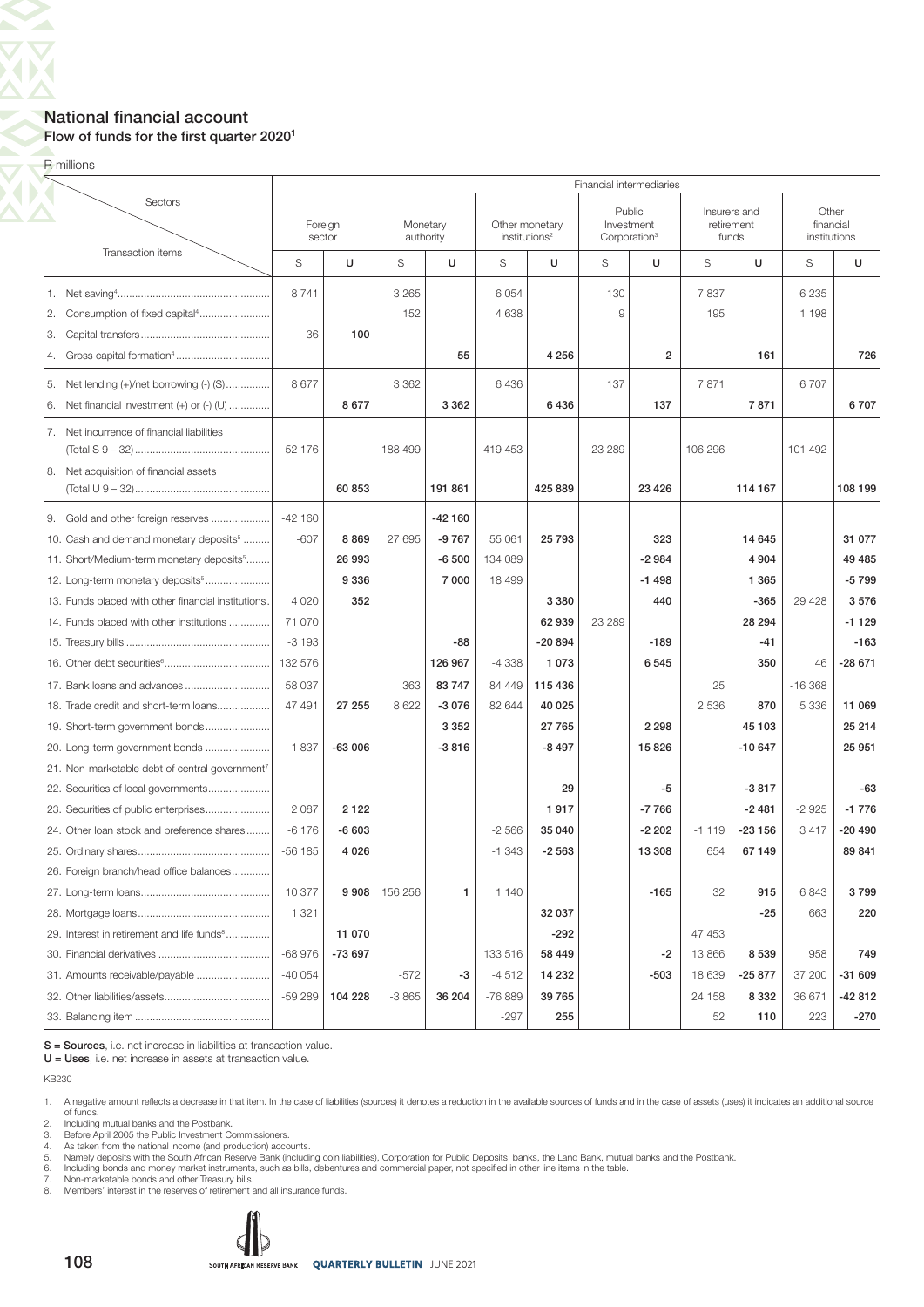### National financial account (continued) Flow of funds for the first quarter  $2020<sup>1</sup>$

R millions

| General government                    |             |         | Corporate business enterprises |          |         |          |          |             |          |          |           |                                                                |
|---------------------------------------|-------------|---------|--------------------------------|----------|---------|----------|----------|-------------|----------|----------|-----------|----------------------------------------------------------------|
| Central<br>and<br>provincial<br>Local |             |         | Public                         |          |         | Private  |          | Households, |          |          | Sectors   |                                                                |
|                                       | governments |         | governments                    |          | sector  |          | sector   |             | etc.     | Total    |           |                                                                |
| S                                     | U           | S       | U                              | S        | U       | S        | U        | S           | U        | S        | U         | Transaction items                                              |
| $-26463$                              |             | $-4914$ |                                | $-12744$ |         | 40 335   |          | $-36493$    |          | $-8017$  |           | 1. Net saving <sup>4</sup>                                     |
| 17960                                 |             | 6841    |                                | 27 743   |         | 104 404  |          | 18 869      |          | 182 009  |           | 2. Consumption of fixed capital <sup>4</sup>                   |
|                                       | 73736       | 20336   |                                | 30 658   |         | 17 297   | 13       | 5 5 4 5     | 23       | 73 872   |           | 73 872 3. Capital transfers                                    |
|                                       | 16744       |         | 16 039                         |          | 34 110  |          | 79 898   |             | 22 001   |          |           | 173 992 4. Gross capital formation <sup>4</sup>                |
| $-98983$                              |             | 6 2 2 4 |                                | 11 547   |         | 82 125   |          | $-34103$    |          |          |           | 5. Net lending (+)/net borrowing (-) (S)                       |
|                                       | $-98983$    |         | 6 2 2 4                        |          | 11 547  |          | 82 1 25  |             | $-34103$ |          |           | 6. Net financial investment $(+)$ or $(-)$ (U)                 |
|                                       |             |         |                                |          |         |          |          |             |          |          |           | 7. Net incurrence of financial liabilities                     |
| 176 876                               |             | 16745   |                                | 48 923   |         | 284 713  |          | 108 147     |          | 1526609  |           | (Total S 9 – 32)                                               |
|                                       |             |         |                                |          |         |          |          |             |          |          |           | 8. Net acquisition of financial assets                         |
|                                       | 77893       |         | 22 969                         |          | 60 470  |          | 366 838  |             | 74 044   |          | 1 526 609 | (Total U 9 - 32)                                               |
|                                       |             |         |                                |          |         |          |          |             |          | $-42160$ |           | -42 160 9. Gold and other foreign reserves                     |
|                                       | -161 079    |         | 11 042                         |          | 4625    |          | 138 356  |             | 18 265   | 82 149   |           | 82 149 10. Cash and demand monetary deposits <sup>5</sup>      |
|                                       | 130 597     |         | 13 277                         |          | 9643    |          | $-94695$ |             | 3 3 6 9  | 134 089  |           | 134 089 11. Short/Medium-term monetary deposits <sup>5</sup>   |
|                                       | $-8747$     |         | $-1099$                        |          | 906     |          | 7 3 5 4  |             | 9681     | 18 499   |           | 18 499 12. Long-term monetary deposits <sup>5</sup>            |
|                                       |             |         | $-251$                         |          | 920     |          | 11 087   |             | 14 309   | 33 448   |           | 33 448 13. Funds placed with other financial institutions      |
|                                       | 2966        |         |                                |          |         | $-1289$  |          |             |          | 93 070   |           | 93 070 14. Funds placed with other institutions                |
| $-24299$                              |             |         |                                |          |         |          | $-6117$  |             |          | $-27492$ |           | -27 492 15. Treasury bills                                     |
|                                       | 31          |         |                                | 4 3 9 5  |         | $-10213$ | 16 171   |             |          | 122 466  |           | 122 466 16. Other debt securities <sup>6</sup>                 |
| 662                                   |             | 25      |                                | $-3271$  |         | 62 000   |          | 13 261      |          | 199 183  |           | 199 183 17. Bank loans and advances                            |
| 7219                                  | $-111104$   | $-639$  |                                | 1 1 1 0  | 888     | $-10258$ | 57 381   | $-7826$     | 12 9 27  | 136 235  |           | 136 235 18. Trade credit and short-term loans                  |
| 103 732                               |             |         |                                |          |         |          |          |             |          | 103 732  |           | 103 732 19. Short-term government bonds                        |
| $-46026$                              |             |         |                                |          |         |          |          |             |          | $-44189$ |           | -44 189 20. Long-term government bonds                         |
| 149                                   |             |         |                                |          |         |          |          |             | 149      | 149      |           | 149 21. Non-marketable debt of central government <sup>7</sup> |
|                                       |             | $-102$  |                                |          |         |          | 3754     |             |          | $-102$   |           | -102 22. Securities of local governments                       |
|                                       | 129         |         |                                | $-6935$  |         |          |          |             | 82       | $-7773$  |           | -7 773 23. Securities of public enterprises                    |
|                                       | 2 5 0 3     |         |                                | $-8002$  |         | 3 4 8 8  | 3 9 5 0  |             |          | $-10958$ |           | -10 958 24. Other loan stock and preference shares             |
|                                       |             |         |                                | $-3428$  | 2 3 8 5 | 180 094  | -54 354  |             |          | 119 792  |           | 119 792 25. Ordinary shares                                    |
|                                       |             |         |                                |          |         |          |          |             |          |          |           | 26. Foreign branch/head office balances                        |
| $\mathbf{1}$                          | 156 256     | 57      |                                | 763      | 2767    | 8 3 5 7  | 14 404   | 4 1 1 7     | 58       | 187 943  |           | 187 943 27. Long-term loans                                    |
|                                       |             |         |                                | 22       |         | 18 374   |          | 11 852      |          | 32 232   |           | 32 232 28. Mortgage loans                                      |
|                                       |             |         |                                |          |         |          | $-17123$ |             | 53 798   | 47 453   |           | 47 453 29. Interest in retirement and life funds <sup>8</sup>  |
|                                       |             |         |                                | 1849     | 39 060  | 63 931   | 112 046  |             |          | 145 144  |           | 145 144 30. Financial derivatives                              |
| 25 4 16                               | $-33659$    |         |                                | 17 386   | $-504$  | $-53788$ | 116 569  | 40 291      | 1 3 6 0  | 40 006   |           | 40 006 31. Amounts receivable/payable                          |
| 109 767                               |             | 17 389  |                                | 45 0 25  | $-165$  | 23 977   | 57 798   | 46 452      | -39 954  | 163 396  |           | 163 396 32. Other liabilities/assets                           |
| 255                                   |             | 15      |                                | 9        | -55     | 40       | 257      |             |          | 297      |           | 297 33. Balancing item                                         |

S = Sources, i.e. net increase in liabilities at transaction value.

U = Uses, i.e. net increase in assets at transaction value.

KB231

2. Including mutual banks and the Postbank. 3. Before April 2005 the Public Investment Commissioners.

4. As taken from the national income (and production) accounts.<br>5. Namely deposits with the South African Reserve Bank (including coin liabilities), Corporation for Public Deposits, banks, the Land Bank, mutual banks and

6. Including bonds and money market instruments, such as bills, debentures and commercial paper, not specified in other line items in the table.<br>7. Non-marketable bonds and other Treasury bills.<br>8. Members' interest in the

7. Non-marketable bonds and other Treasury bills. 8. Members' interest in the reserves of retirement and all insurance funds.



<sup>1.</sup> A negative amount reflects a decrease in that item. In the case of liabilities (sources) it denotes a reduction in the available sources of funds and in the case of assets (uses) it indicates an additional source<br>of fun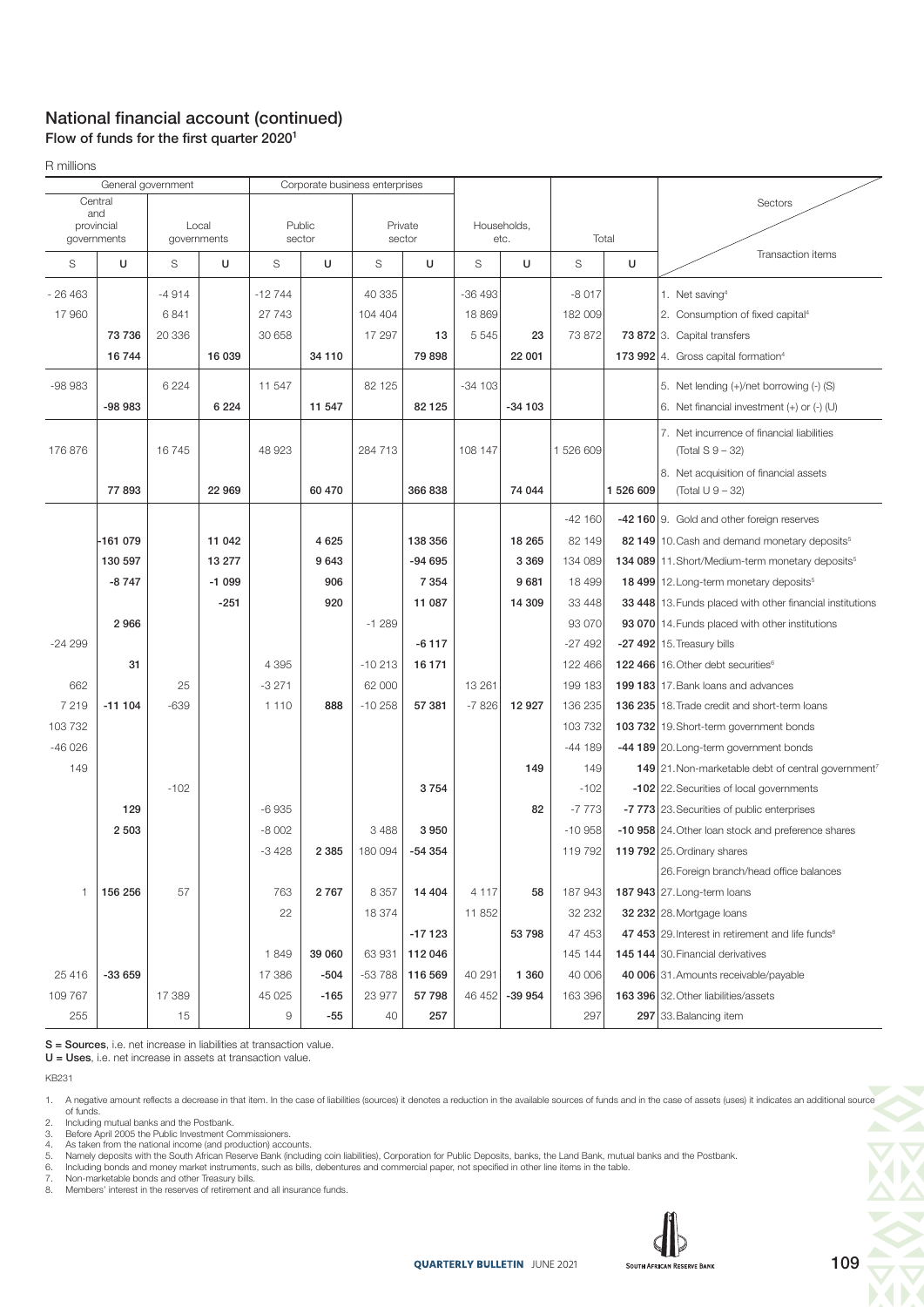### National financial account Flow of funds for the second quarter 2020<sup>1</sup>

R millions

 $\overline{\bm{\nabla}}$ 

|    |                                                            | Financial intermediaries |                   |                       |          |                           |                |          |                                                  |         |                                     |                    |              |  |  |
|----|------------------------------------------------------------|--------------------------|-------------------|-----------------------|----------|---------------------------|----------------|----------|--------------------------------------------------|---------|-------------------------------------|--------------------|--------------|--|--|
|    | Sectors                                                    |                          | Foreign<br>sector | Monetary<br>authority |          | institutions <sup>2</sup> | Other monetary |          | Public<br>Investment<br>Corporation <sup>3</sup> |         | Insurers and<br>retirement<br>funds | Other<br>financial | institutions |  |  |
|    | Transaction items                                          | S<br>U                   |                   | S                     | U        | S                         | U              | S        | U                                                | S       | U                                   | S                  | U            |  |  |
|    |                                                            | 13 6 26                  |                   | 840                   |          | 21 050                    |                | 43       |                                                  | 476     |                                     | 10 244             |              |  |  |
| 2. | Consumption of fixed capital <sup>4</sup>                  |                          |                   | 156                   |          | 4742                      |                | 9        |                                                  | 197     |                                     | 1 2 1 8            |              |  |  |
| 3. |                                                            | 32                       | 90                |                       |          |                           |                |          |                                                  |         |                                     |                    |              |  |  |
| 4. |                                                            |                          |                   |                       | 80       |                           | 3 0 28         |          | $\overline{4}$                                   |         | 98                                  |                    | 438          |  |  |
| 5. | Net lending (+)/net borrowing (-) (S)                      | 13 568                   |                   | 916                   |          | 22 764                    |                | 48       |                                                  | 575     |                                     | 11 0 24            |              |  |  |
| 6. | Net financial investment $(+)$ or $(-)$ $($ U $)$          |                          | 13 5 68           |                       | 916      |                           | 22 764         |          | 48                                               |         | 575                                 |                    | 11 0 24      |  |  |
|    | 7. Net incurrence of financial liabilities                 |                          |                   | $-44467$              |          | $-60415$                  |                | $-10377$ |                                                  | 647     |                                     | 85 356             |              |  |  |
|    | 8. Net acquisition of financial assets                     |                          |                   |                       |          |                           |                |          |                                                  |         |                                     |                    |              |  |  |
|    |                                                            |                          | $-158682$         |                       | $-43551$ |                           | $-37651$       |          | $-10329$                                         |         | 1 2 2 2                             |                    | 96 380       |  |  |
| 9. | Gold and other foreign reserves                            | $-22073$                 |                   |                       | $-22073$ |                           |                |          |                                                  |         |                                     |                    |              |  |  |
|    | 10. Cash and demand monetary deposits <sup>5</sup>         | $-18$                    | $-781$            | $-19616$              | $-18433$ | 84 295                    | $-34474$       |          | 27 644                                           |         | $-2485$                             |                    | $-21500$     |  |  |
|    | 11. Short/Medium-term monetary deposits <sup>5</sup>       |                          | $-25423$          |                       |          | 30 961                    |                |          | $-18758$                                         |         | $-7740$                             |                    | 44 487       |  |  |
|    | 12. Long-term monetary deposits <sup>5</sup>               |                          | $-2701$           |                       | $-7000$  | 43 221                    |                |          | 11 669                                           |         | $-3519$                             |                    | 41 443       |  |  |
|    | 13. Funds placed with other financial institutions.        | $-2858$                  | 552               |                       |          |                           | 2850           |          | $-232$                                           |         | 2 501                               | 70 094             | $-2395$      |  |  |
|    | 14. Funds placed with other institutions                   | $-54698$                 |                   |                       |          |                           | $-52209$       | $-10377$ |                                                  |         | 21 650                              |                    | 186          |  |  |
|    |                                                            | 3845                     |                   |                       | 1 1 5 7  |                           | 37 634         |          | $-2435$                                          |         | 813                                 |                    | 10 057       |  |  |
|    |                                                            | $-15380$                 |                   |                       | $-13796$ | $-220$                    | $-1247$        |          | $-3864$                                          |         | $-210$                              | 3                  | 10 634       |  |  |
|    | 17. Bank loans and advances                                | 54 401                   |                   | 370                   | -82 772  | $-84299$                  | 12 5 27        |          |                                                  | $-212$  |                                     | 19 981             |              |  |  |
|    | 18. Trade credit and short-term loans                      | 44 107                   | 8 4 5 0           | $-975$                | 38 634   | $-49875$                  | 28 451         |          |                                                  | 14 247  | $-232$                              | $-3895$            | $-4920$      |  |  |
|    | 19. Short-term government bonds                            |                          |                   |                       | 969      |                           | 31 187         |          | $-1375$                                          |         | $-16123$                            |                    | $-224$       |  |  |
|    | 20. Long-term government bonds                             | 1 0 0 8                  | $-41047$          |                       | 27 008   |                           | 30 632         |          | $-19421$                                         |         | 80 829                              |                    | 39 4 64      |  |  |
|    | 21. Non-marketable debt of central government <sup>7</sup> |                          | $-774$            |                       |          |                           |                |          |                                                  |         |                                     |                    |              |  |  |
|    | 22. Securities of local governments                        |                          |                   |                       |          |                           | -8             |          |                                                  |         | $-1555$                             |                    | $-79$        |  |  |
|    | 23. Securities of public enterprises                       | $-1157$                  | 1 1 0 4           | 3317                  |          |                           | 4719           |          | $-365$                                           |         | 1 1 7 8                             | $-1548$            | 1 0 9 4      |  |  |
|    | 24. Other loan stock and preference shares                 | 4873                     | 1 0 0 1           |                       |          | 639                       | 3 3 1 8        |          | $-769$                                           | 628     | 17 501                              | $-468$             | 3959         |  |  |
|    |                                                            | $-41080$                 | $-10642$          |                       |          | 4847                      | 3 4 0 4        |          | 50                                               | 17755   | -134 090                            |                    | -100 768     |  |  |
|    | 26. Foreign branch/head office balances                    |                          |                   |                       |          |                           |                |          |                                                  |         |                                     |                    |              |  |  |
|    |                                                            | 1412                     | 25 7 36           | $-7948$               |          | $-216$                    |                |          | 1933                                             | $-170$  | $-1298$                             | $-11995$           | $-1848$      |  |  |
|    |                                                            | $-58$                    |                   |                       |          |                           | 6737           |          |                                                  |         | 74                                  | $-2608$            | $-159$       |  |  |
|    | 29. Interest in retirement and life funds <sup>8</sup>     |                          | 6 5 3 4           |                       |          |                           | 384            |          |                                                  | 46 525  |                                     |                    | 4            |  |  |
|    |                                                            | $-107$ 160 $-116$ 118    |                   |                       |          | -166 673                  | 5 2 0 1        |          |                                                  | $-162$  | 8 4 5 2                             | 10 275             | 58 792       |  |  |
|    | 31. Amounts receivable/payable                             | $-10.834$                |                   | 142                   | 46       | 44 911                    | -49 255        |          | $-4406$                                          | -40 694 | 14 246                              | $-211$             | 4575         |  |  |
|    |                                                            | $-26580$                 | $-4573$           | $-19757$              | 32709    | 31746                     | $-67376$       |          |                                                  | -37 202 | 21 173                              | 5 5 4 6            | 13 4 33      |  |  |
|    |                                                            |                          |                   |                       |          | 248                       | $-126$         |          |                                                  | $-68$   | 57                                  | 182                | 145          |  |  |

S = Sources, i.e. net increase in liabilities at transaction value.

U = Uses, i.e. net increase in assets at transaction value.

KB230

1. A negative amount reflects a decrease in that item. In the case of liabilities (sources) it denotes a reduction in the available sources of funds and in the case of assets (uses) it indicates an additional source of funds.

2. Including mutual banks and the Postbank. 3. Before April 2005 the Public Investment Commissioners.

4. As taken from the national income (and production) accounts.<br>5. Namely deposits with the South African Reserve Bank (including coin liabilities), Corporation for Public Deposits, banks, the Land Bank, mutual banks and

6. Including bonds and money market instruments, such as bills, debentures and commercial paper, not specified in other line items in the table.<br>7. Non-marketable bonds and other Treasury bills.<br>8. Members' interest in the

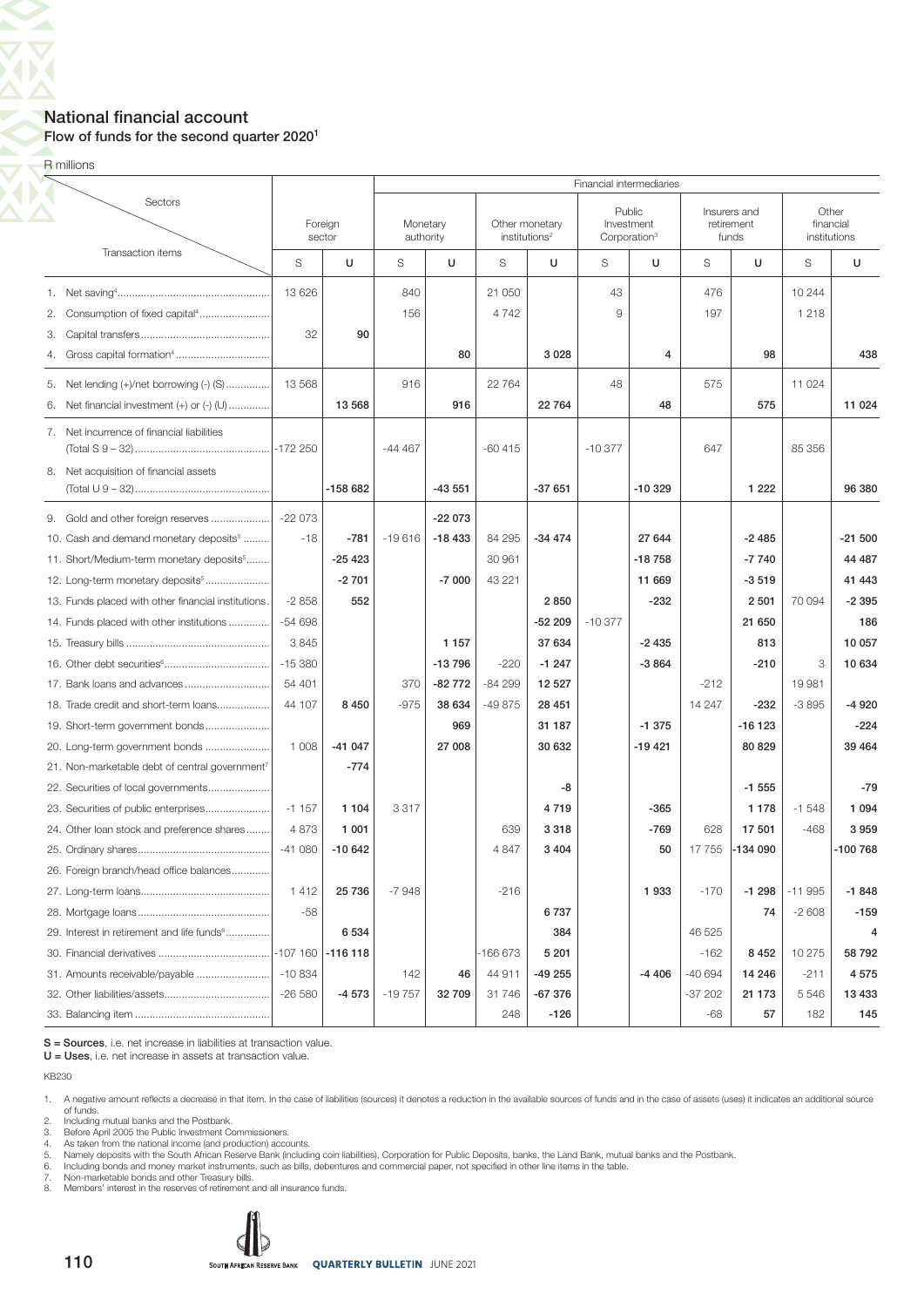### National financial account (continued)

Flow of funds for the second quarter 2020<sup>1</sup>

R millions

|            | General government |          |                      | Corporate business enterprises |          |           |                   |          |                     |          |          |                                                                  |
|------------|--------------------|----------|----------------------|--------------------------------|----------|-----------|-------------------|----------|---------------------|----------|----------|------------------------------------------------------------------|
|            | Central            |          |                      |                                |          |           |                   |          |                     |          |          | Sectors                                                          |
| and        |                    |          |                      |                                | Public   |           |                   |          |                     |          |          |                                                                  |
| provincial | governments        |          | Local<br>governments |                                | sector   |           | Private<br>sector |          | Households,<br>etc. |          | Total    |                                                                  |
| S          | U                  | S        | U                    | S                              | U        | S         | U                 | S        | U                   | S        | U        | Transaction items                                                |
| $-114353$  |                    | $-10018$ |                      | $-15068$                       |          | 39 442    |                   | 28 519   |                     | $-25199$ |          | 1. Net saving <sup>4</sup>                                       |
| 18 0 78    |                    | 6906     |                      | 27 9 20                        |          | 107 698   |                   | 18 997   |                     | 185 921  |          | 2. Consumption of fixed capital <sup>4</sup>                     |
|            | 8545               | 19       |                      | 6588                           |          | 287       | 11                | 1742     | 21                  | 8 6 6 8  |          | 8 667 3. Capital transfers                                       |
|            | 17190              |          | 16 687               |                                | 27 596   |           | 80 680            |          | 14 9 22             |          | 160 723  | 4. Gross capital formation <sup>4</sup>                          |
| $-122010$  |                    | $-19780$ |                      | $-8156$                        |          | 66 736    |                   | 34 315   |                     |          |          | 5. Net lending (+)/net borrowing (-) (S)                         |
|            |                    |          |                      |                                |          |           |                   |          |                     |          |          |                                                                  |
|            | $-122010$          |          | -19780               |                                | $-8156$  |           | 66 736            |          | 34 315              |          |          | 6. Net financial investment $(+)$ or $(-)$ (U)                   |
|            |                    |          |                      |                                |          |           |                   |          |                     |          |          | 7. Net incurrence of financial liabilities                       |
| 182 489    |                    | 591      |                      | 663                            |          | $-23229$  |                   | 9597     |                     | $-31395$ |          | (Total $S$ 9 – 32)                                               |
|            |                    |          |                      |                                |          |           |                   |          |                     |          |          | 8. Net acquisition of financial assets                           |
|            | 60 479             |          | -19 189              |                                | $-7493$  |           | 43 507            |          | 43 912              |          | $-31395$ | (Total U 9 - 32)                                                 |
|            |                    |          |                      |                                |          |           |                   |          |                     | $-22073$ |          | -22 073 9. Gold and other foreign reserves                       |
|            | 111 639            |          | $-2895$              |                                | $-7874$  |           | $-13708$          |          | 27 528              | 64 661   |          | 64 661 10. Cash and demand monetary deposits <sup>5</sup>        |
|            | $-16128$           |          | $-18971$             |                                | $-2194$  |           | 35 505            |          | 40 183              | 30 961   |          | 30 961   11. Short/Medium-term monetary deposits <sup>5</sup>    |
|            | 7165               |          | 562                  |                                | $-1784$  |           | 5013              |          | $-7627$             | 43 221   | 43 221   | 12. Long-term monetary deposits <sup>5</sup>                     |
|            |                    |          | 59                   |                                | $-1231$  |           | 24 4 24           |          | 40 708              | 67 236   |          | 67 236   13. Funds placed with other financial institutions      |
|            | $-34430$           |          |                      |                                |          | 272       |                   |          |                     | $-64803$ | $-64803$ | 14. Funds placed with other institutions                         |
| 25 617     |                    |          |                      |                                |          |           | $-17764$          |          |                     | 29 4 62  |          | 29 462   15. Treasury bills                                      |
|            | $-423$             |          |                      | $-173$                         |          | 6824      | $-40$             |          |                     | $-8946$  |          | -8 946   16. Other debt securities $6$                           |
| $-758$     |                    | $-313$   |                      | $-4005$                        |          | $-33566$  |                   | $-21844$ |                     | $-70245$ |          | -70 245   17. Bank loans and advances                            |
| 37 719     | $-777$             | 751      | $-1$                 | $-844$                         | 647      | 43 546    | $-11789$          | $-30076$ | $-3758$             | 54 705   | 54 705   | 18. Trade credit and short-term loans                            |
| 14 4 34    |                    |          |                      |                                |          |           |                   |          |                     | 14 4 34  |          | 14 434   19. Short-term government bonds                         |
| 116 457    |                    |          |                      |                                |          |           |                   |          |                     | 117 465  |          | 117 465 20. Long-term government bonds                           |
| 2512       |                    |          |                      |                                |          |           |                   |          | 3 2 8 6             | 2512     |          | 2 512 21. Non-marketable debt of central government <sup>7</sup> |
|            |                    | 1 5 6 0  |                      |                                |          |           | 3 2 0 2           |          |                     | 1 560    |          | 1 560 22. Securities of local governments                        |
|            | $-107$             |          |                      | 2 7 5 4                        |          |           | $-4064$           |          | $-193$              | 3 3 6 6  |          | 3 366 23. Securities of public enterprises                       |
|            | $-20179$           |          |                      | $-1711$                        |          | $-2624$   | $-3494$           |          |                     | 1 3 3 7  |          | 1 337 24. Other loan stock and preference shares                 |
|            | $-127$             |          |                      | 5 8 9 8                        | $-1592$  | $-120315$ | 110 870           |          |                     | -132 895 |          | -132 895 $ 25$ . Ordinary shares                                 |
|            |                    |          |                      |                                |          |           |                   |          |                     |          |          | 26. Foreign branch/head office balances                          |
| $-775$     | $-7948$            | $-644$   |                      | 8 5 3 9                        | 81       | 33 008    | 2 2 8 3           | $-2310$  | $-38$               | 18 901   |          | <b>18 901</b> 27. Long-term loans                                |
|            |                    |          |                      | 81                             |          | 17834     |                   | $-8597$  |                     | 6652     |          | 6 652 28. Mortgage loans                                         |
|            |                    |          |                      |                                |          |           | 15 4 81           |          | 24 1 22             | 46 525   |          | 46 525 29. Interest in retirement and life funds <sup>8</sup>    |
|            |                    |          |                      | 2767                           | $-13445$ | 97 093    | $-106742$         |          |                     | -163 860 |          | -163 860 30. Financial derivatives                               |
| $-12717$   | 21 794             |          |                      | $-14963$                       | 12 413   | $-19514$  | 4 9 5 2           | 28 7 20  | -29 525             | $-25160$ |          | -25 160 31. Amounts receivable/payable                           |
|            |                    | $-504$   | 2043                 | 1 9 9 0                        | 7 3 6 4  | $-45999$  | $-1055$           | 43 704   | -50 774             | $-47056$ |          | -47 056 32. Other liabilities/assets                             |
|            |                    | $-259$   | 14                   | 330                            | 122      | 212       | 433               |          |                     | 645      |          | 645 33. Balancing item                                           |

S = Sources, i.e. net increase in liabilities at transaction value.

U = Uses, i.e. net increase in assets at transaction value.

KB231

2. Including mutual banks and the Postbank. 3. Before April 2005 the Public Investment Commissioners.

4. As taken from the national income (and production) accounts.

5. Namely deposits with the South African Reserve Bank (including coin liabilities), Corporation for Public Deposits, banks, the Land Bank, mutual banks and the Postbank.<br>6. Including bonds and money market instruments

7. Non-marketable bonds and other Treasury bills. 8. Members' interest in the reserves of retirement and all insurance funds.



<sup>1.</sup> A negative amount reflects a decrease in that item. In the case of liabilities (sources) it denotes a reduction in the available sources of funds and in the case of assets (uses) it indicates an additional source<br>6) of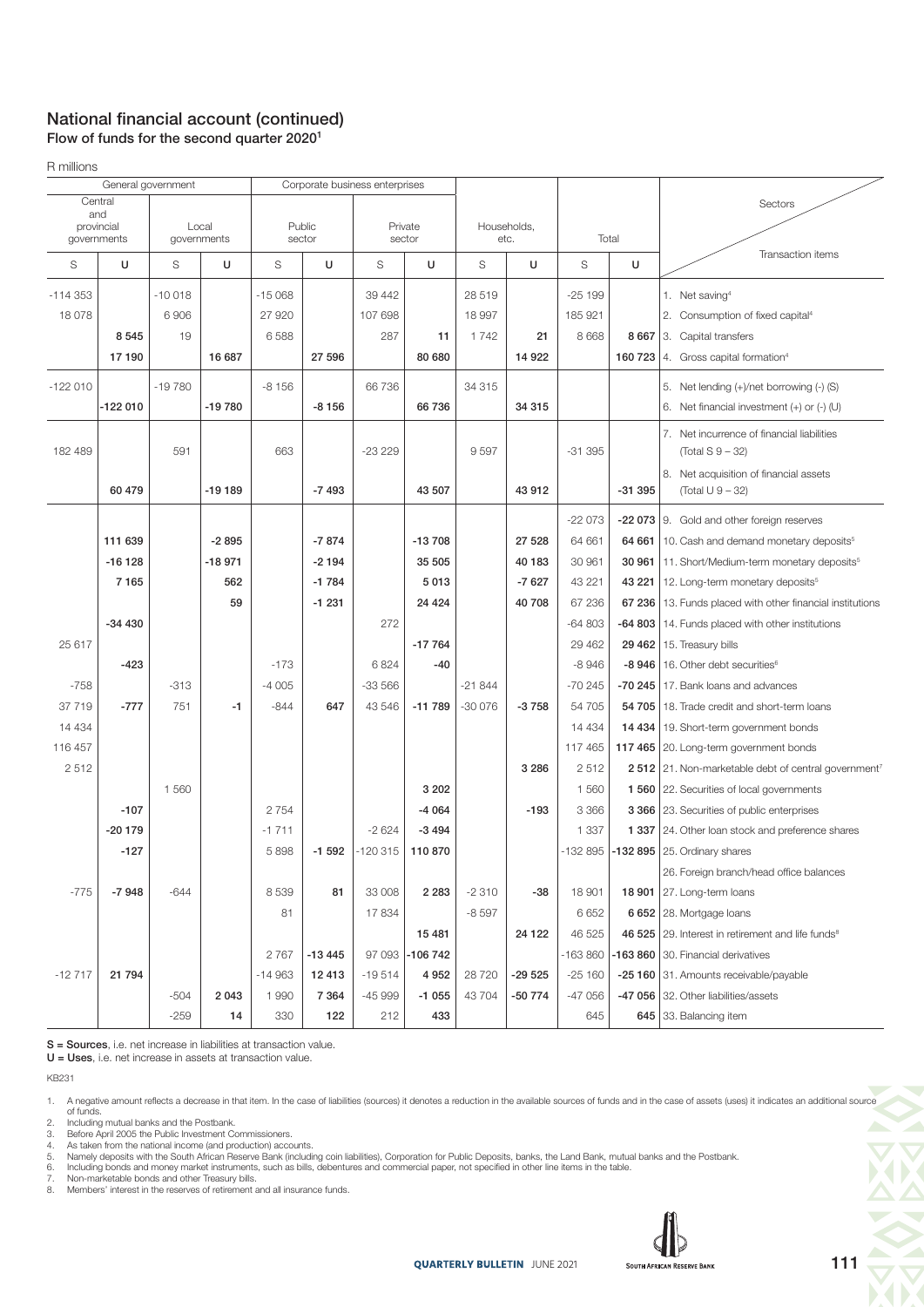### National financial account Flow of funds for the third quarter 2020<sup>1</sup>

R millions

80  $\mathbf{X}'$ 

|                                                            |          |                   |                       |          |                           |                |       | Financial intermediaries                         |         |                                     |                                    |          |
|------------------------------------------------------------|----------|-------------------|-----------------------|----------|---------------------------|----------------|-------|--------------------------------------------------|---------|-------------------------------------|------------------------------------|----------|
| Sectors                                                    |          | Foreign<br>sector | Monetary<br>authority |          | institutions <sup>2</sup> | Other monetary |       | Public<br>Investment<br>Corporation <sup>3</sup> |         | Insurers and<br>retirement<br>funds | Other<br>financial<br>institutions |          |
| Transaction items                                          | S        | U                 | S                     | U        | S                         | U              | S     | U                                                | S       | U                                   | S                                  | U        |
|                                                            | $-64515$ |                   | 913                   |          | 16 449                    |                | 26    |                                                  | 504     |                                     | 12 130                             |          |
| 2. Consumption of fixed capital <sup>4</sup>               |          |                   | 155                   |          | 4780                      |                | 9     |                                                  | 203     |                                     | 1 2 1 6                            |          |
| 3.                                                         | 31       | 88                |                       |          |                           |                |       |                                                  |         |                                     |                                    |          |
| 4.                                                         |          |                   |                       | 101      |                           | 3 1 5 2        |       | 10                                               |         | 387                                 |                                    | 486      |
| 5. Net lending (+)/net borrowing (-) (S)                   | $-64572$ |                   | 967                   |          | 18 077                    |                | 25    |                                                  | 320     |                                     | 12 860                             |          |
| Net financial investment $(+)$ or $(-)$ $(U)$<br>6.        |          | $-64572$          |                       | 967      |                           | 18 077         |       | 25                                               |         | 320                                 |                                    | 12 860   |
| 7. Net incurrence of financial liabilities                 | $-26068$ |                   | 10 981                |          | $-31320$                  |                | 19510 |                                                  | 59 288  |                                     | $-31284$                           |          |
|                                                            |          |                   |                       |          |                           |                |       |                                                  |         |                                     |                                    |          |
| 8. Net acquisition of financial assets                     |          | $-90640$          |                       | 11 948   |                           | $-13243$       |       | 19 535                                           |         | 59 608                              |                                    | $-18424$ |
| 9. Gold and other foreign reserves                         | 15 168   |                   |                       | 15 1 68  |                           |                |       |                                                  |         |                                     |                                    |          |
| 10. Cash and demand monetary deposits <sup>5</sup>         | 534      | 1 2 1 7           | 11 014                | 9 2 5 3  | 89 577                    | 21 7 19        |       | 17 088                                           |         | $-137$                              |                                    | $-4866$  |
| 11. Short/Medium-term monetary deposits <sup>5</sup>       | $-742$   | $-1.366$          |                       | 6800     | 41 327                    |                |       | 1 2 2 2                                          |         | 2933                                |                                    | -40 485  |
| 12. Long-term monetary deposits <sup>5</sup>               |          | $-7871$           |                       |          | $-71894$                  |                |       | $-6800$                                          |         | 1 6 3 6                             |                                    | -33 678  |
| 13. Funds placed with other financial institutions.        | $-1624$  | 10 677            |                       |          |                           | 1822           |       | 643                                              |         | 32 256                              | 14 607                             | $-2317$  |
| 14. Funds placed with other institutions                   | $-27426$ |                   |                       |          |                           | $-25741$       | 19510 |                                                  |         | 27 477                              |                                    | 200      |
|                                                            | 35 762   |                   |                       | $-716$   |                           | 53 925         |       | 807                                              |         | 5428                                |                                    | 34 558   |
|                                                            | $-2042$  |                   |                       | 10 507   | $-61530$                  | 1 576          |       | $-10882$                                         | 385     | $-91$                               | 2 5 4 1                            | -64 973  |
| 17. Bank loans and advances                                | 21 703   |                   | 53                    | 2806     | $-4521$                   | $-5058$        |       |                                                  |         |                                     | 33 358                             |          |
| 18. Trade credit and short-term loans                      | 13 340   | $-37384$          | $-555$                | $-25085$ | 7938                      | 9 0 5 4        |       |                                                  | $-1539$ | $-393$                              | 11 397                             | 21 4 27  |
| 19. Short-term government bonds                            |          |                   |                       |          |                           | 9438           |       | $-1081$                                          |         | $-8689$                             |                                    |          |
| 20. Long-term government bonds                             | 945      | $-1474$           |                       | 4 3 3 3  |                           | 26 545         |       | 22 967                                           |         | 50763                               |                                    | 38 992   |
| 21. Non-marketable debt of central government <sup>7</sup> |          |                   |                       |          |                           |                |       |                                                  |         |                                     |                                    |          |
| 22. Securities of local governments                        |          |                   |                       |          |                           | 537            |       | $-126$                                           |         | $-289$                              |                                    | 1 2 1 3  |
| 23. Securities of public enterprises                       | 1 1 3 4  | $-427$            | $-1940$               | -1       |                           | $-1525$        |       | $-2912$                                          |         | $-3305$                             | 1 1 7 4                            | 5 1 9 9  |
| 24. Other loan stock and preference shares                 | 55 888   | $-686$            |                       |          | $-1623$                   | 31 422         |       | $-278$                                           | $-3237$ | $-5072$                             | $-5828$                            | $-150$   |
|                                                            | $-15191$ | $-31160$          |                       |          | $-4289$                   | 1 1 9 1        |       | 4 1 3 2                                          | $-1108$ | 11 969                              |                                    | 11 161   |
| 26. Foreign branch/head office balances                    |          |                   |                       |          |                           |                |       |                                                  |         |                                     |                                    |          |
|                                                            | 11 631   | 67 129            | $-5175$               | $-2$     | $-913$                    |                |       | 3 5 9 4                                          | 331     | $-4471$                             | $-23235$                           | $-2496$  |
|                                                            | $-110$   |                   |                       |          |                           | 20 910         |       |                                                  |         | 27                                  | $-14$                              | $-1229$  |
| 29. Interest in retirement and life funds <sup>8</sup>     |          | 4 2 2 1           |                       |          |                           | 85             |       |                                                  | 18 986  |                                     |                                    |          |
|                                                            | $-78715$ | $-76104$          |                       |          | $-141668$                 | -63 970        |       |                                                  | 280     | $-2129$                             | $-14058$                           | -38 540  |
| 31. Amounts receivable/payable                             | $-20228$ | $-4325$           | 4070                  | $-2639$  | 50 510                    | $-45663$       |       | $-8839$                                          | 24 332  | $-26868$                            | $-24200$                           | 29 390   |
|                                                            | $-36095$ | $-13087$          | 3514                  | $-8476$  | 65 534                    | -49 382        |       |                                                  | 20 551  | $-21121$                            | $-27020$                           | 28 1 28  |
|                                                            |          |                   |                       |          | 232                       | $-128$         |       |                                                  | 307     | $-316$                              | -6                                 | 42       |

S = Sources, i.e. net increase in liabilities at transaction value.

U = Uses, i.e. net increase in assets at transaction value.

KB230

1. A negative amount reflects a decrease in that item. In the case of liabilities (sources) it denotes a reduction in the available sources of funds and in the case of assets (uses) it indicates an additional source of funds. 2. Including mutual banks and the Postbank.

3. Before April 2005 the Public Investment Commissioners.<br>4. As taken from the national income (and production) acco

4. As taken from the national income (and production) accounts.<br>5. Namely deposits with the South African Reserve Bank (including coin liabilities), Corporation for Public Deposits, banks, the Land Bank, mutual banks and t

8. Members' interest in the reserves of retirement and all insurance funds.

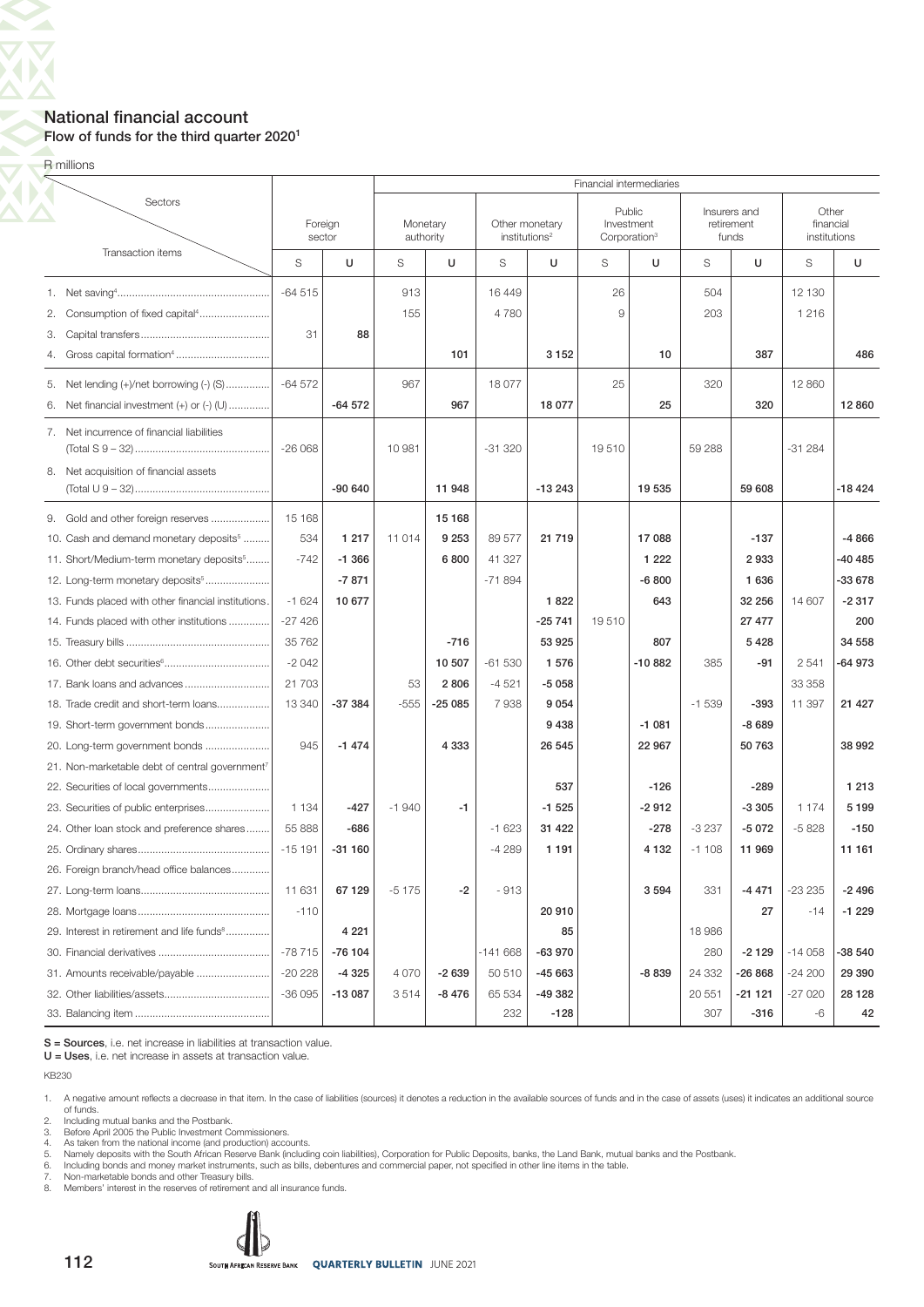### National financial account (continued) Flow of funds for the third quarter 2020<sup>1</sup>

R millions

| General government                                                  |          |          |                  | Corporate business enterprises |          |                   |          |                     |              |          |           |                                                                         |
|---------------------------------------------------------------------|----------|----------|------------------|--------------------------------|----------|-------------------|----------|---------------------|--------------|----------|-----------|-------------------------------------------------------------------------|
| Central<br>and<br>provincial<br>Local<br>governments<br>governments |          |          | Public<br>sector |                                |          | Private<br>sector |          | Households,<br>etc. | Total        |          | Sectors   |                                                                         |
| S                                                                   | U        | S        | U                | S                              | U        | S                 | U        | S                   | U            | S        | U         | Transaction items                                                       |
| $-175935$                                                           |          | -3       |                  | $-10852$                       |          | 120 185           |          | 53 691              |              | $-47407$ |           | 1. Net saving <sup>4</sup>                                              |
| 18571                                                               |          | 7079     |                  | 28 5 25                        |          | 110 862           |          | 19 4 85             |              | 190 885  |           | 2. Consumption of fixed capital <sup>4</sup>                            |
|                                                                     | 39 901   | 12 3 8 3 |                  | 23 2 32                        |          | 512               | 11       | 3861                | 20           | 40 019   |           | 40 020 3. Capital transfers                                             |
|                                                                     | 17962    |          | 17 239           |                                | 25 0 28  |                   | 60 676   |                     | 18 4 36      |          | 143 477   | 4. Gross capital formation <sup>4</sup>                                 |
| $-215227$                                                           |          | 2 2 2 0  |                  | 15877                          |          | 170 872           |          | 58 581              |              |          |           | 5. Net lending (+)/net borrowing (-) (S)                                |
|                                                                     | -215 227 |          | 2 2 2 0          |                                | 15877    |                   | 170 872  |                     | 58 581       |          |           | 6. Net financial investment $(+)$ or $(-)$ (U)                          |
| 229 527                                                             |          | 190      |                  | $-29741$                       |          | $-83734$          |          | $-13216$            |              | 104 133  |           | 7. Net incurrence of financial liabilities<br>(Total S 9 – 32)          |
|                                                                     | 14 300   |          | 2410             |                                | $-13864$ |                   | 87 138   |                     | 45 365       |          | 104 133   | 8. Net acquisition of financial assets<br>(Total U 9 - 32)              |
|                                                                     |          |          |                  |                                |          |                   |          |                     |              | 15 168   |           | 15 168 9. Gold and other foreign reserves                               |
|                                                                     | 8942     |          | $-2820$          |                                | 4 2 7 1  |                   | 26 364   |                     | 20 094       | 101 125  |           | 101 125   10. Cash and demand monetary deposits <sup>5</sup>            |
|                                                                     | 12 061   |          | 8 4 3 4          |                                | 1941     |                   | 21 334   |                     | 27 711       | 40 585   |           | 40 585   11. Short/Medium-term monetary deposits <sup>5</sup>           |
|                                                                     | $-3535$  |          | $-13$            |                                | $-2328$  |                   | $-12310$ |                     | $-6995$      | $-71894$ | -71 894   | 12. Long-term monetary deposits <sup>5</sup>                            |
|                                                                     |          |          | 284              |                                | 13 377   |                   | $-1026$  |                     | $-42733$     | 12 983   | 12983     | 13. Funds placed with other financial institutions                      |
|                                                                     | $-9734$  |          |                  |                                |          | 118               |          |                     |              | $-7798$  | -7 798    | 14. Funds placed with other institutions                                |
| 47 121                                                              |          |          |                  |                                |          |                   | $-11119$ |                     |              | 82 883   | 82 883    | 15. Treasury bills                                                      |
|                                                                     | $-186$   |          |                  | $-7705$                        |          | 4 1 2 7           | $-175$   |                     |              | $-64224$ | $-64224$  | 16. Other debt securities <sup>6</sup>                                  |
| $-191$                                                              |          | 40       |                  | $-1007$                        |          | $-62976$          |          | 11 289              |              | $-2252$  | $-2252$   | 17. Bank loans and advances                                             |
| $-25099$                                                            | $-425$   |          |                  | $-10266$                       | $-151$   | $-23395$          | $-6416$  | $-5705$             | 5 4 8 9      | $-33884$ | -33 884   | 18. Trade credit and short-term loans                                   |
| $-332$                                                              |          |          |                  |                                |          |                   |          |                     |              | $-332$   |           | -332   19. Short-term government bonds                                  |
| 141 181                                                             |          |          |                  |                                |          |                   |          |                     |              | 142 126  |           | 142 126 20. Long-term government bonds                                  |
| 301                                                                 |          |          |                  |                                |          |                   |          |                     | 301          | 301      |           | <b>301</b>   21. Non-marketable debt of central government <sup>7</sup> |
|                                                                     |          | $-917$   |                  |                                |          |                   | $-2252$  |                     |              | $-917$   |           | -917   22. Securities of local governments                              |
|                                                                     | $-36$    |          |                  | $-3374$                        |          |                   |          |                     | $\mathbf{1}$ | $-3006$  |           | -3 006 23. Securities of public enterprises                             |
|                                                                     | $-8620$  |          |                  |                                |          | $-21817$          | 6767     |                     |              | 23 383   |           | 23 383 24. Other loan stock and preference shares                       |
|                                                                     |          |          |                  | $-12259$                       | $-21$    | 20 149            | $-9970$  |                     |              | $-12698$ |           | $-12698$ 25. Ordinary shares                                            |
|                                                                     |          |          |                  |                                |          |                   |          |                     |              |          |           | 26. Foreign branch/head office balances                                 |
| 86910                                                               | $-5175$  | 461      |                  | $-3362$                        | $-450$   | 6 3 8 8           | 13 5 64  | $-1.367$            | -24          | 71 669   |           | 71 669 27. Long-term loans                                              |
|                                                                     |          |          |                  | $-1$                           |          | 5976              |          | 13857               |              | 19 708   | 19708     | 28. Mortgage loans                                                      |
|                                                                     |          |          |                  |                                |          |                   | $-54$    |                     | 14 734       | 18 986   |           | 18 986 29. Interest in retirement and life funds <sup>8</sup>           |
|                                                                     |          |          |                  | $-425$                         | $-8608$  | 12 3 25           | $-32910$ |                     |              | -222 261 | $-222201$ | 30. Financial derivatives                                               |
| $-20364$                                                            | 21 008   |          |                  | 2852                           | $-7289$  | $-1.396$          | 40 446   | $-9032$             | 11 323       | 6544     |           | 6 544 31. Amounts receivable/payable                                    |
|                                                                     |          | 454      | $-3266$          | 6 1 0 5                        | $-14705$ | $-22721$          | 54 509   | $-22258$            | 15 4 64      | $-11936$ |           | -11 936 32. Other liabilities/assets                                    |
|                                                                     |          | 152      | $-209$           | $-299$                         | 99       | $-512$            | 386      |                     |              | $-126$   |           | -126 33. Balancing item                                                 |

S = Sources, i.e. net increase in liabilities at transaction value.

 $U =$  Uses, i.e. net increase in assets at transaction value.

KB231

3. Before April 2005 the Public Investment Commissioners.<br>4. As taken from the national income (and production) accounts.<br>5. Namely deposits with the South African Reserve Bank (including coin liabilities), Corporation for

8. Members' interest in the reserves of retirement and all insurance funds.



<sup>1.</sup> A negative amount reflects a decrease in that item. In the case of liabilities (sources) it denotes a reduction in the available sources of funds and in the case of assets (uses) it indicates an additional source of funds. 2. Including mutual banks and the Postbank.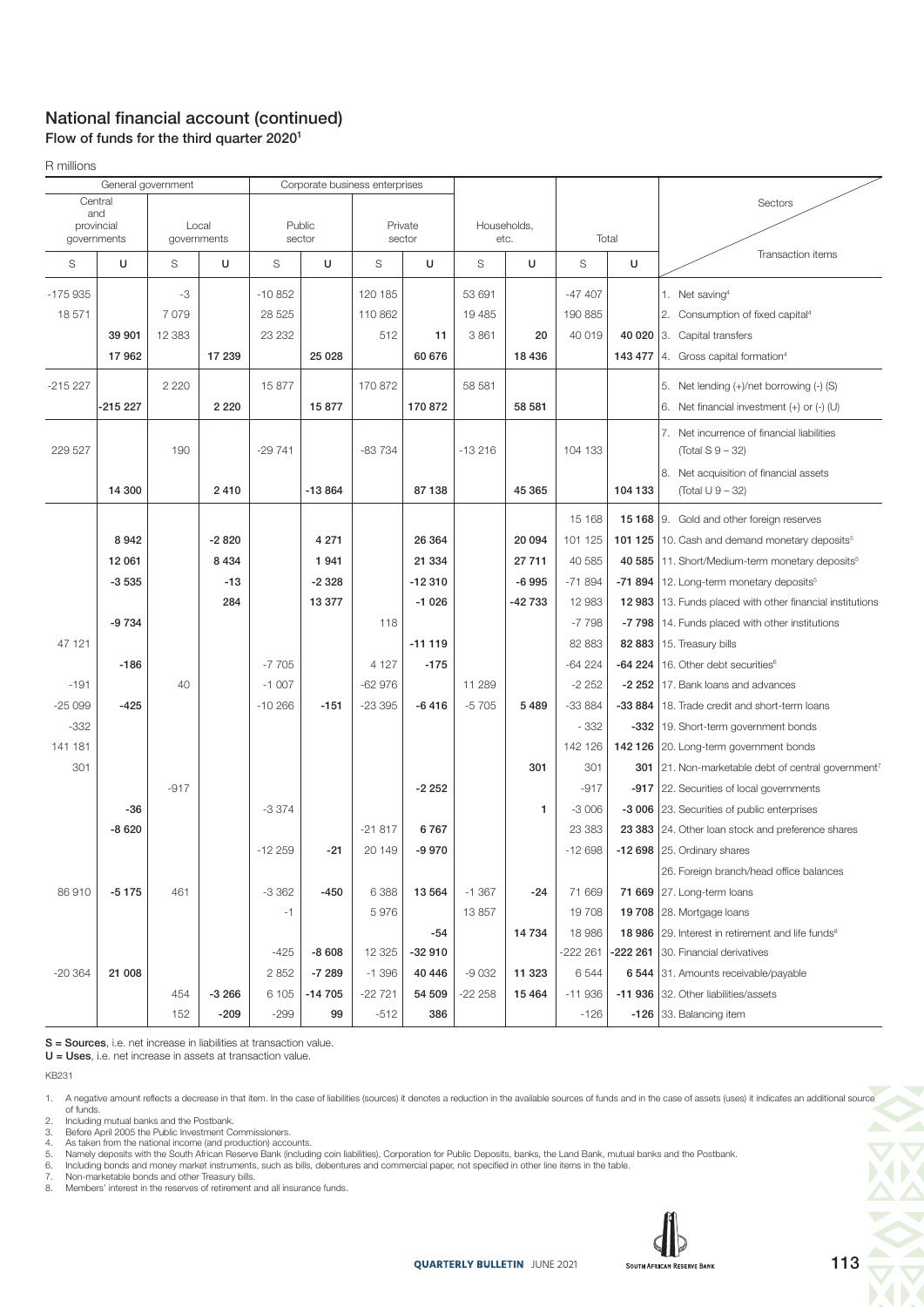### National financial account Flow of funds for the fourth quarter 20201

R millions

 $\overline{\bm{\nabla}}$ 80 <u>AV</u>

|                                                            |          |                   | Financial intermediaries |                       |                           |                |      |                                                  |         |                                     |                                    |          |  |  |  |
|------------------------------------------------------------|----------|-------------------|--------------------------|-----------------------|---------------------------|----------------|------|--------------------------------------------------|---------|-------------------------------------|------------------------------------|----------|--|--|--|
| Sectors                                                    |          | Foreign<br>sector |                          | Monetary<br>authority | institutions <sup>2</sup> | Other monetary |      | Public<br>Investment<br>Corporation <sup>3</sup> |         | Insurers and<br>retirement<br>funds | Other<br>financial<br>institutions |          |  |  |  |
| Transaction items                                          | S        | U                 | S                        | U                     | S                         | U              | S    | U                                                | S       | U                                   | S                                  | U        |  |  |  |
|                                                            | $-66055$ |                   | $-1006$                  |                       | 17629                     |                | 60   |                                                  | 8 6 0 6 |                                     | 8 2 2 2                            |          |  |  |  |
| Consumption of fixed capital <sup>4</sup><br>2.            |          |                   | 151                      |                       | 4744                      |                | 9    |                                                  | 208     |                                     | 1 206                              |          |  |  |  |
| З.                                                         | 30       | 85                |                          |                       |                           |                |      |                                                  |         |                                     |                                    |          |  |  |  |
| 4.                                                         |          |                   |                          | 81                    |                           | 3740           |      |                                                  |         | 518                                 |                                    | 478      |  |  |  |
| 5. Net lending (+)/net borrowing (-) (S)                   | $-66110$ |                   | $-936$                   |                       | 18 633                    |                | 69   |                                                  | 8 2 9 6 |                                     | 8950                               |          |  |  |  |
| Net financial investment $(+)$ or $(-)$ $(U)$<br>6.        |          | $-66110$          |                          | $-936$                |                           | 18 633         |      | 69                                               |         | 8 2 9 6                             |                                    | 8950     |  |  |  |
| 7. Net incurrence of financial liabilities                 | $-68809$ |                   | $-134882$                |                       | 48 414                    |                | 5740 |                                                  | 1 5 2 3 |                                     | $-2069$                            |          |  |  |  |
| 8. Net acquisition of financial assets                     |          | $-134919$         |                          | $-135818$             |                           | 67 047         |      | 5809                                             |         | 9819                                |                                    | 6881     |  |  |  |
| 9. Gold and other foreign reserves                         | $-5055$  |                   |                          | $-5055$               |                           |                |      |                                                  |         |                                     |                                    |          |  |  |  |
| 10. Cash and demand monetary deposits <sup>5</sup>         | $-236$   | $-1464$           | $-45746$                 | -4 053                | 98776                     | $-6731$        |      | $-12942$                                         |         | 2186                                |                                    | 7 2 7 6  |  |  |  |
| 11. Short/Medium-term monetary deposits <sup>5</sup>       | $-842$   | $-300067$         |                          | 6800                  | 36 980                    |                |      | 8976                                             |         | $-415$                              |                                    | 11 915   |  |  |  |
| 12. Long-term monetary deposits <sup>5</sup>               |          | $-12860$          |                          |                       | -107 673                  |                |      | $-12743$                                         |         | $-6676$                             |                                    | $-66962$ |  |  |  |
| 13. Funds placed with other financial institutions         | 14 218   | $-5008$           |                          |                       |                           | 2049           |      | 1 2 8 0                                          |         | 26 779                              | 43 274                             | 12 963   |  |  |  |
| 14. Funds placed with other institutions                   | 25 880   |                   |                          |                       |                           | 29 872         | 5740 |                                                  |         | 4749                                |                                    | 44       |  |  |  |
|                                                            | $-16444$ |                   |                          | 689                   |                           | $-39499$       |      | 588                                              |         | $-983$                              |                                    | 45 805   |  |  |  |
|                                                            | $-66397$ |                   |                          | $-63300$              | $-56671$                  | $-1838$        |      | $-2773$                                          | 2 5 5 6 | $-48$                               | $-1099$                            | -48 681  |  |  |  |
|                                                            | $-17218$ |                   | $-698$                   | $-22598$              | $-26272$                  | 6773           |      |                                                  |         |                                     | 19 246                             |          |  |  |  |
| 18. Trade credit and short-term loans                      | 2 4 3 2  | $-3232$           | $-4700$                  | $-23713$              | 19412                     | $-15890$       |      |                                                  | 1 604   | 427                                 | $-18854$                           | 2 4 6 9  |  |  |  |
| 19. Short-term government bonds                            |          |                   |                          | 1765                  |                           | 32 555         |      | 15 605                                           |         | 46 228                              |                                    | 506      |  |  |  |
| 20. Long-term government bonds                             | 1 1 6 7  | 44 721            |                          |                       |                           | 11 283         |      | 872                                              |         | $-4437$                             |                                    | 21 771   |  |  |  |
| 21. Non-marketable debt of central government <sup>7</sup> |          |                   |                          |                       |                           |                |      |                                                  |         |                                     |                                    |          |  |  |  |
| 22. Securities of local governments                        |          |                   |                          |                       |                           | $-90$          |      |                                                  |         | 887                                 |                                    | 748      |  |  |  |
|                                                            | 19 141   | 537               | $-1300$                  | 1                     |                           | 17603          |      | 291                                              |         | 8568                                | 6 3 6 3                            | 3733     |  |  |  |
| 24. Other loan stock and preference shares                 | 28 196   | $-9538$           |                          |                       | $-4499$                   | 10928          |      | $-148$                                           | 2 1 2 2 | $-23685$                            | 1739                               | 73       |  |  |  |
|                                                            | $-13877$ | 2 1 0 0           |                          |                       | 16 113                    | 111            |      | 4 1 4 1                                          | 3 0 9 2 | -41 436                             |                                    | -47 954  |  |  |  |
| 26. Foreign branch/head office balances                    |          |                   |                          |                       |                           |                |      |                                                  |         |                                     |                                    |          |  |  |  |
|                                                            | 4 1 8 8  | -19 686           | $-84967$                 | $-1$                  | $-9466$                   |                |      | 5944                                             | 52      | $-3495$                             | 2812                               | 346      |  |  |  |
|                                                            | $-173$   |                   |                          |                       |                           | 31 660         |      |                                                  | -3      | $-289$                              | 6 197                              | 1 1 1 2  |  |  |  |
| 29. Interest in retirement and life funds <sup>8</sup>     |          | $-1131$           |                          |                       |                           | 248            |      |                                                  | $-6226$ |                                     |                                    |          |  |  |  |
|                                                            | $-69767$ | $-69806$          |                          |                       | 46 251                    | 44 987         |      | -23                                              | 5 3 9 5 | 8 6 0 5                             | $-215$                             | $-7678$  |  |  |  |
| 31. Amounts receivable/payable                             | 9519     | $-14998$          | 516                      | 200                   | 20 5 21                   | $-26358$       |      | $-3259$                                          | $-749$  | - 868                               | $-34362$                           | 33 649   |  |  |  |
|                                                            | 16 459   | $-14487$          | 2013                     | $-26553$              | 14706                     | $-30462$       |      |                                                  | $-5990$ | $-6208$                             | $-27127$                           | 35 559   |  |  |  |
|                                                            |          |                   |                          |                       | 236                       | $-154$         |      |                                                  | $-330$  | $-70$                               | -43                                | 187      |  |  |  |

S = Sources, i.e. net increase in liabilities at transaction value.

U = Uses, i.e. net increase in assets at transaction value.

KB230

1. A negative amount reflects a decrease in that item. In the case of liabilities (sources) it denotes a reduction in the available sources of funds and in the case of assets (uses) it indicates an additional source of funds. 2. Including mutual banks and the Postbank.

3. Before April 2005 the Public Investment Commissioners.<br>4. As taken from the national income (and production) acco

4. As taken from the national income (and production) accounts.<br>5. Namely deposits with the South African Reserve Bank (including coin liabilities), Corporation for Public Deposits, banks, the Land Bank, mutual banks and t

8. Members' interest in the reserves of retirement and all insurance funds.